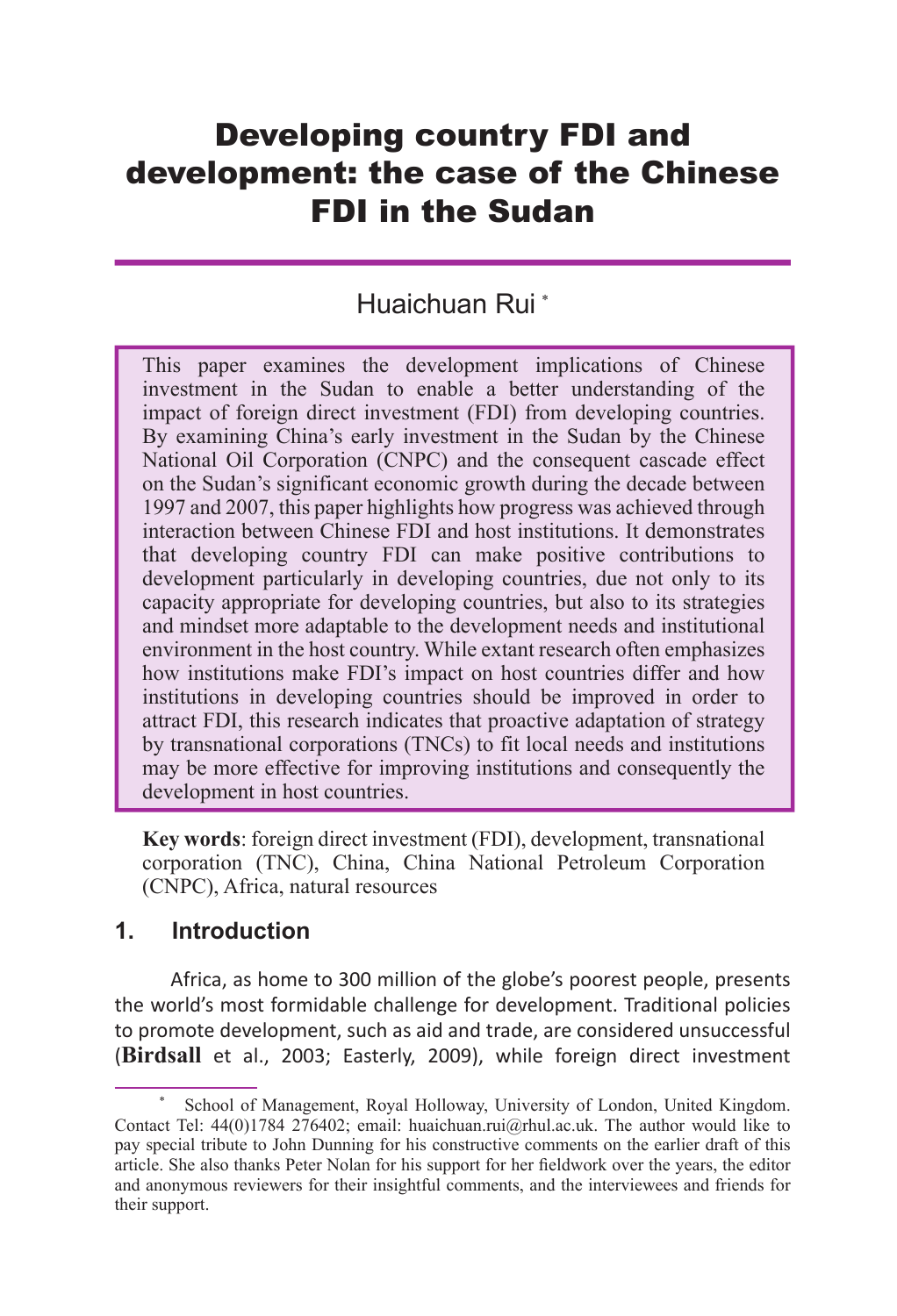(FDI) from developed countries had been stagnant for decades up to 2005 (UNCTAD, 2007). However, the recent dramatic rise of FDI from developing countries has brought both hope and concern for Africa's development. FDI inflows to Africa rose from \$29 billion in 2005 to \$36 billion in 2006, and to \$53 billion in 2007 (UNCTAD, 2008). $1$  Despite the current financial crisis, inflows to Africa increased by 27% in 2008, to another record high of \$88 billion (UNCTAD, 2009, p. 42). Inflows did show a decline in 2009 to \$59 billion, but it was believed that the decline was comparatively "moderate" and this was because that "new investors provided a buffer" (UNCTAD, 2010). Many of these new investors are from developing countries.

The driving force behind this recovery was primarily the boom in the global commodity markets, which led to large FDI inflows into the primary sector (UNCTAD, 2006, 2007). China has substantially increased its investment into Africa at a drastic pace. Its annual investment flows into Africa were only \$20 million in 1997 and \$75 million in 2003, but rose to \$317 million in 2004, \$392 million in 2005, \$520 million in 2006, and then more dramatically rose to \$1,574 million in 2007, \$5,491 million in 2008 and \$9,107 million in 2009 according to the Chinese Ministry of Commerce (MOC, 2007, 2009, 2010a). $<sup>2</sup>$  A World Bank source, on the</sup> other hand, estimates that the figure was less than \$1 billion per year before 2004 and over \$7 billion per year after 2006 (Foster et al., 2008). If this estimate is accurate, China may account for well above 10% of total FDI Africa received in the period between 2000 and 2008.

China's investment relationship with Africa is often described as "dominated by extractive activities" (Jenkins and Edwards, 2006, p. 16). However, this claim does not reflect the whole picture of China-Africa relationship. Trade between China and Africa doubled to \$18.5 billion from 2002 to 2003,, then jumped to \$73 billion in 2007, and \$106.84 billion in 2008, all record highs (MOC, 2010b). In 2009 with the background of global financial crisis, trade between China and Africa was still as high as \$91.07 billion. More importantly, China became the largest trading partner of Africa for the first time, ahead the United States, France and the United Kingdom (MOC, 2010a). Detailed data show that in 2008, Africa's exports to China reached \$50.84 billion, of

<sup>&</sup>lt;sup>1</sup> The \$ sign refers to the US dollar in this paper.

<sup>&</sup>lt;sup>2</sup> This annual figure obviously excluded the Chinese investment in oil, because CNPC alone invested over \$5 billion in Sudan by 2006 (CNPC, 2006).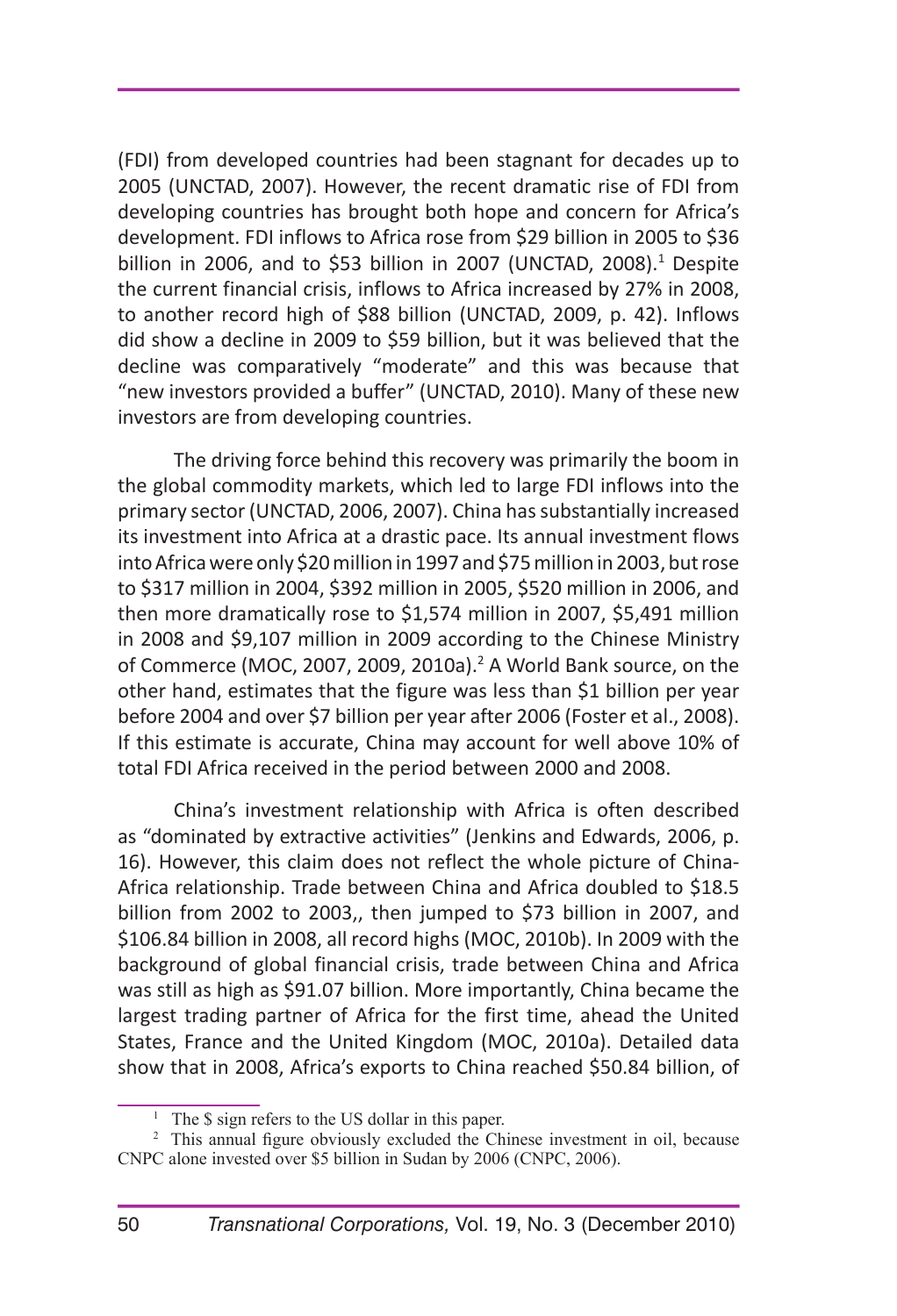which 71% were crude oil; Africa's imports from China hit \$56 billion, of which most were textile and clothes, machinery, transport equipment base metals and footwear.<sup>3</sup> These data indicate that the surge of trade between China and Africa was driven by not only China's increased imports of African oil but also Africa's rising demand for Chinese goods.

China is also deeply involved in Africa's infrastructure construction. The Infrastructure Consortium for Africa (ICA) estimated that \$42.1 billion was committed by bilateral, multilateral and private sector sources for African infrastructure in 2007. Chinese commitments equalled \$4.5 billion while G-8 members of the ICA collectively committed \$3.5 billion (DFID, 2008).

At the China-Africa Cooperation Forum in 2006, President Hu Jintao announced China's commitments to Africa, including the doubling of aid by 2009; providing concessionary credits of \$3 billion; establishing a \$2 billion fund to support Chinese investment in Africa; cancelling \$1.3 billion debt due in 2005 for low-income countries; and expanding market access to African products (Hu, 2006). Since 2007, China has become a donor to the World Bank's International Development Association with a contribution of \$30 million in 2007. China has increased its contribution to the African Development Bank to \$120 million – its largest ever contribution.

This paper attempts to analyse the development impact of Chinese FDI in the Sudan from a perspective of developing country FDI located in developing countries. The focus will be on two considerations concerning China's FDI in Africa. One is that China's FDI in Africa relates to an important issue deserving much more research, namely developing country FDI located in developing countries. FDI from developing countries has risen rapidly over the past two decades<sup>4</sup>, and is considered to have particularly important implications for

<sup>3</sup> "China Africa trade up 45% in 2008 to \$107 billion", *China Daily*, 11 February 2009. Also Brown and Zhang (2009).

<sup>&</sup>lt;sup>4</sup> FDI outflows from, and inflows to, developing countries set new records in 2007 of \$253 billion and \$500 billion respectively (UNCTAD, 2008). More importantly, global FDI flows from and to developed countries have been severely affected worldwide by the current financial crisis. However, FDI outflows from and inflows to, developing countries kept growing in 2008 although they have been slowing down since 2009 (UNCTAD, 2009).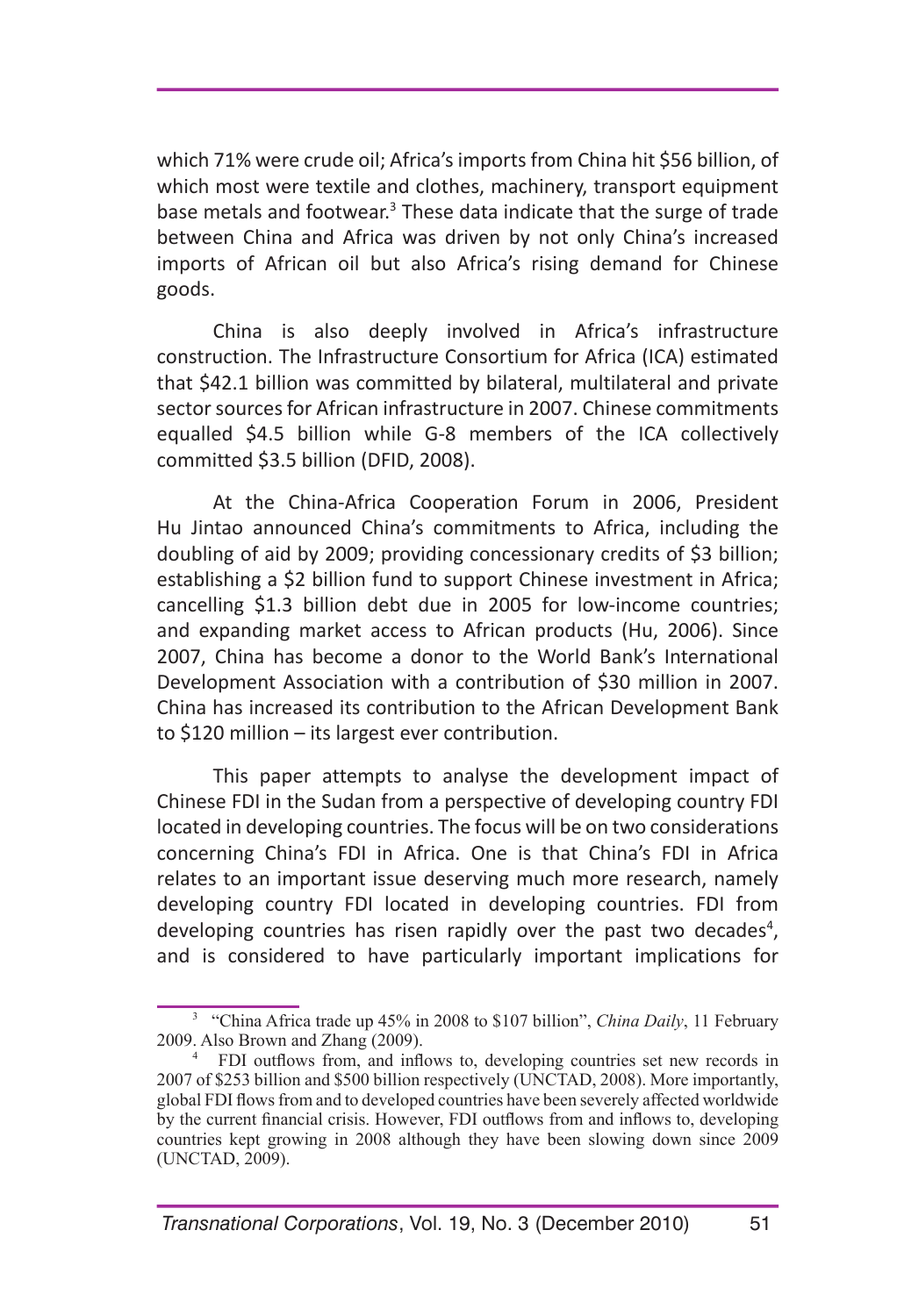host developing countries (UNCTAD, 2006), but there is not sufficient empirical research to demonstrate such implications.

Another consideration is that China's FDI in Africa may have particular implications for development. FDI is generally perceived to have more direct impacts on development than trade and aid, because FDI brings not only direct but also indirect impacts on host countries. Moreover, FDI in resource-rich countries is particularly controversial for its implication for development. Rich natural resources could bring development, as evidenced by both developed countries, such as Australia and Canada, and developing countries, such as Botswana, Brazil and Chile. At the same time, resource booms may also become a curse (e.g. Karl, 2007; Sachs and Warner, 2001; Pearce, 2005). In the case of Chinese resource-seeking FDI in Africa, a controversy has arisen as to whether China is engaging in a new colonialism in Africa, through which resources will be extracted but poverty left unchanged, or even worsened (Broadman, 2007).

The remainder of this paper is organized as follows. Section 2 provides an overview of the current research on the impact of FDI – particularly FDI from developing countries – on development. Section 3 sets out the research questions and methods. Section four demonstrates how Chinese investment and host institutions interact, and how they together impact on the Sudan's economy and society. Section five discusses development implications of Chinese FDI in the Sudan. Since econometric testing has not been possible at this stage, this paper concludes with some propositions for future empirical research.

#### **2. Developing country FDI in developing countries: implications for development**

How to promote development has been a long-running research concern for scholars across disciplines including international business research. The key development issue concerning international business scholars might be how FDI benefits the social and economic development of host countries.

The eclectic paradigm (Dunning, 1980) postulates that a firm internationalizes only when three inter-related advantages in ownership (O), location (L) and internalization (I) are present. TNCs are often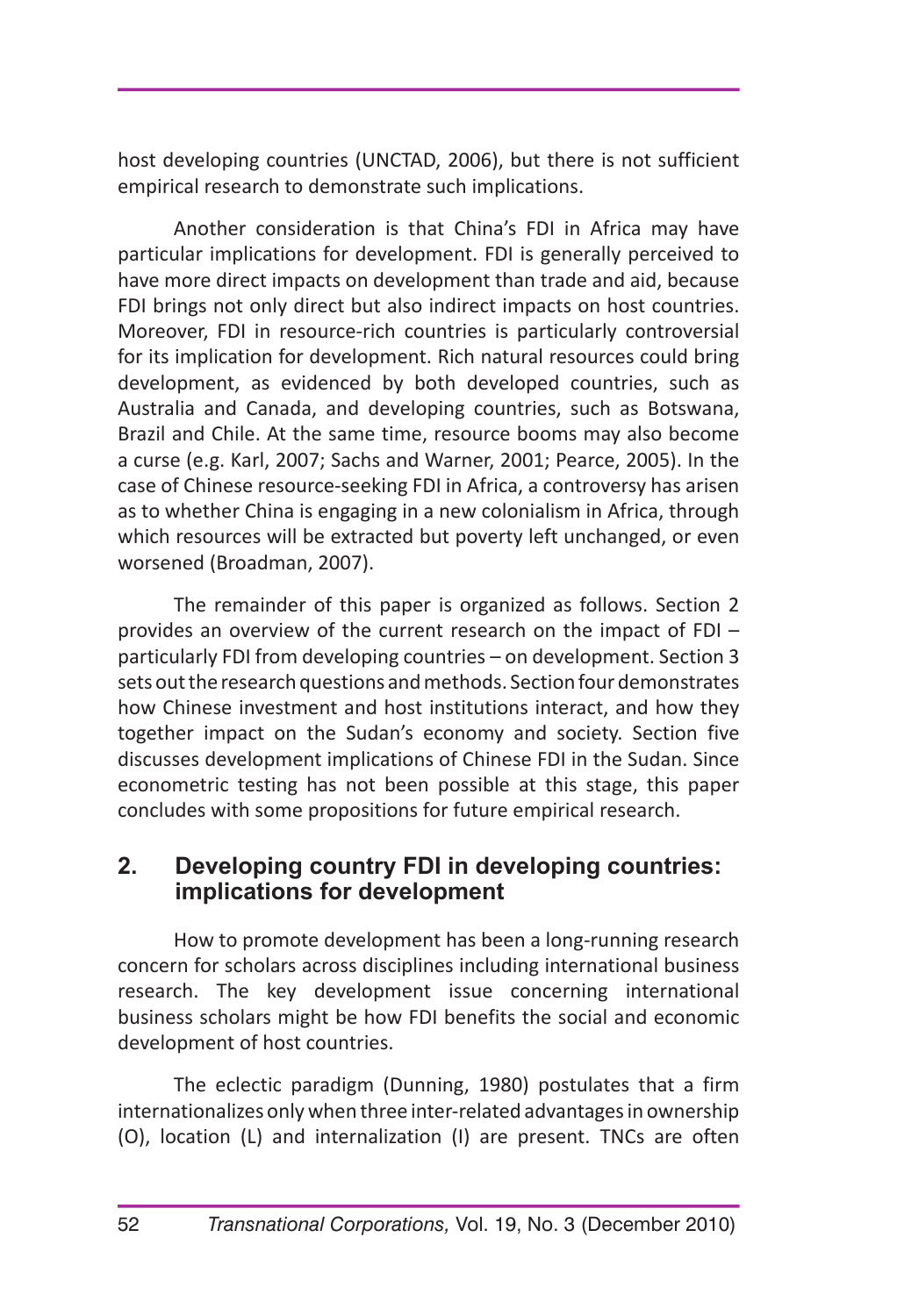considered as the transferors of a bundle of resources and competences, including financial capital, technology, managerial and organizational capabilities and marketing skills, i.e. traditional asset-based ownership advantages (Dunning and Lundan, 2008). A firm internationalizes to exploit such ownership advantages if L and I advantages also exist. From this perspective, transnational corporations (TNCs) expand their operations overseas for their own interests but could make various direct and indirect contributions to the host countries, given their superior ownership advantages or capabilities over local firms. Direct impacts include those on the structure of trade and the balance of payments, on technology transfer, on local market structure, on the level of employment and human resource development, and on average labour productivity and wages. In addition, there are indirect impacts which affect local firms in the host economy. These effects may be transmitted through linkages with TNCs, or increased competition and knowledge spillovers to the local economy (Dunning and Lundan, 2008, p. 551).

TNCs' potential positive contributions may include the following. First, when investing in host countries, TNCs generate income and tax revenues for the host country. Second, TNCs may also establish backward and forward linkages (Hirschman, 1958), through which transfer of technology to local firms may take place. Third, TNCs may interact with the local economy through hiring workers and providing training, generating income and contributing to skills development. Fourth, the affiliates might have spillover effects, e.g. through the impact of competition that might spur local firms to improve their performance (UNCTAD, 2007)*.* 

However, TNCs' investment – even with their superior capacity – does not always result in generating positive impacts stated above. In fact, TNCs have been criticized for failing to enhance local firms' capability; using technology that is not always appropriate for local circumstances; creating merely low-wage jobs; and (ab)using their powerful political and economic position in host countries (Kolk et al., 2006).

Interestingly, while developing country TNCs are often thought to possess less ownership advantages than developed country TNCs (Mathews, 2006), they are believed to have particular implications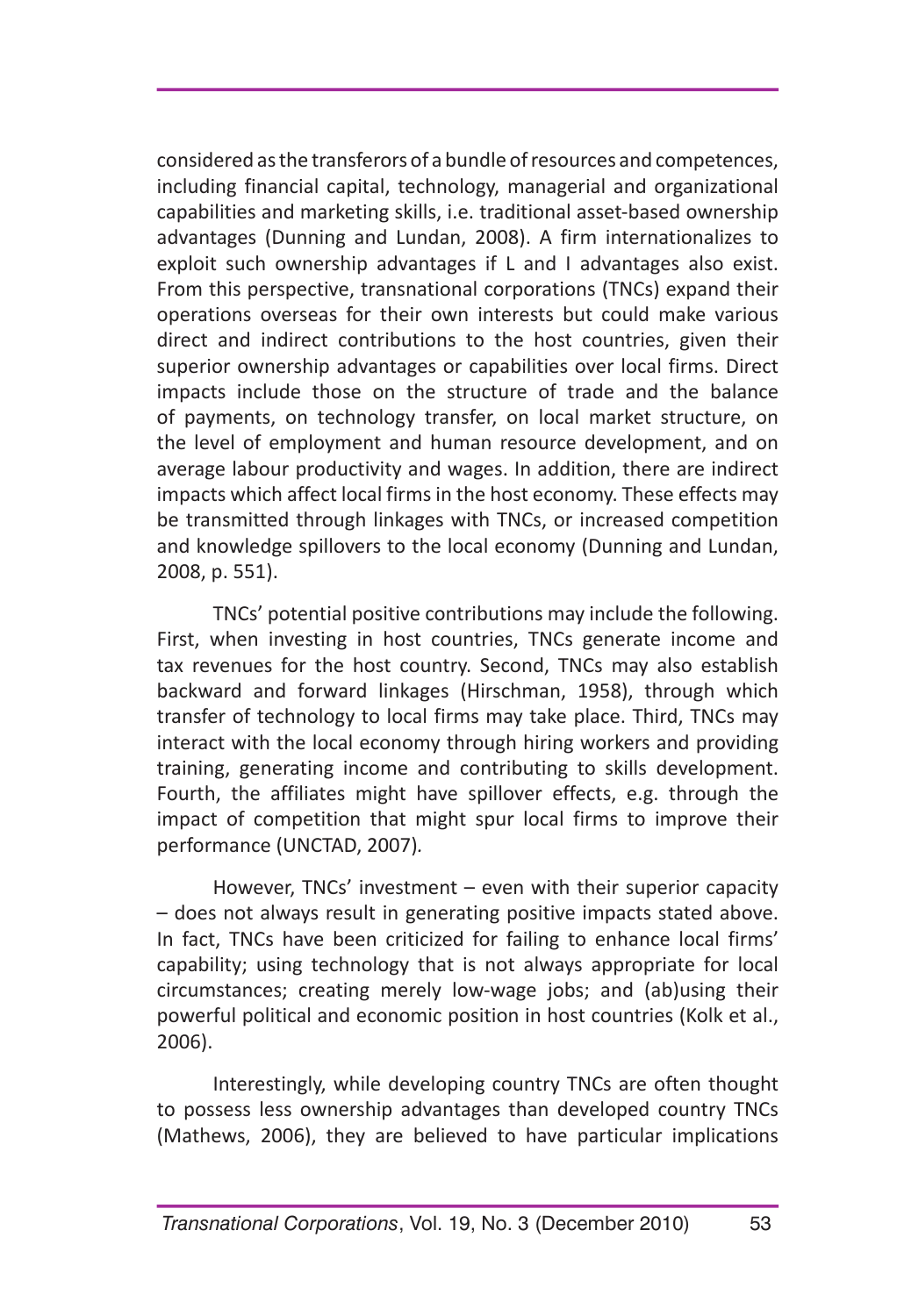for host developing countries (e.g. Cuervo-Cazurra and Genc, 2008; UNCTAD, 2006; Yeung, 1994). First, their investment is located more in developing countries than in developed countries; over the years, South-South FDI has been increasing significantly in value. Second, it accounts for a larger share of inward FDI in developing countries, especially least developed countries. Third, the motivations, locational advantages sought, and ownership specific advantages of developingcountry TNCs differ in several respects from those of TNCs from developed countries (UNCTAD, 2006) and therefore may also generate different development impacts. Following this trend to identify the difference between TNCs from developed and developing countries, Cuervo-Cazurra and Genc (2008) provide an empirical analysis to argue that developing country TNCs tend to be less competitive than their developed country counterparts, partly because they suffer from the disadvantage of operating in home countries with underdeveloped institutions. However, this disadvantage can turn out to be an advantage when they operate in countries with "difficult" governance conditions, because developing country TNCs are used to operating in such institutional conditions.

Based on their latest empirical research, Luo and Rui (2009) provide a new conceptual framework of "ambidexterity" to argue why and how TNCs from developing countries or emerging markets have stronger motives and abilities than their counterparts from developed countries to build and leverage ambidexterity to offset their latemover disadvantages. They behave co-evolutionarily to deal with the more challenging external environment they face at home and abroad, leverage their co-competence (transactional and relational) to compete against their global rivals, develop co-opetitive (simultaneous cooperation and competition) ties with their business stakeholders, and maintain co-orientations (leveraging competitive advantages to bolster short-term survival and compensating competitive disadvantages for long-term growth). While the major external environment determining developing country TNCs' ambidexterity is the context of much intense competition and close network in global business, the internal environment is believed to be the more adaptive goals, strategies and mindset of developing country TNCs towards host countries. The latter are considered important factors determining the impact of FDI on development (Yamin and Sinkovics, 2009). In line with the findings of Luo and Rui (2009), Prahalad (2010) provides examples of the ways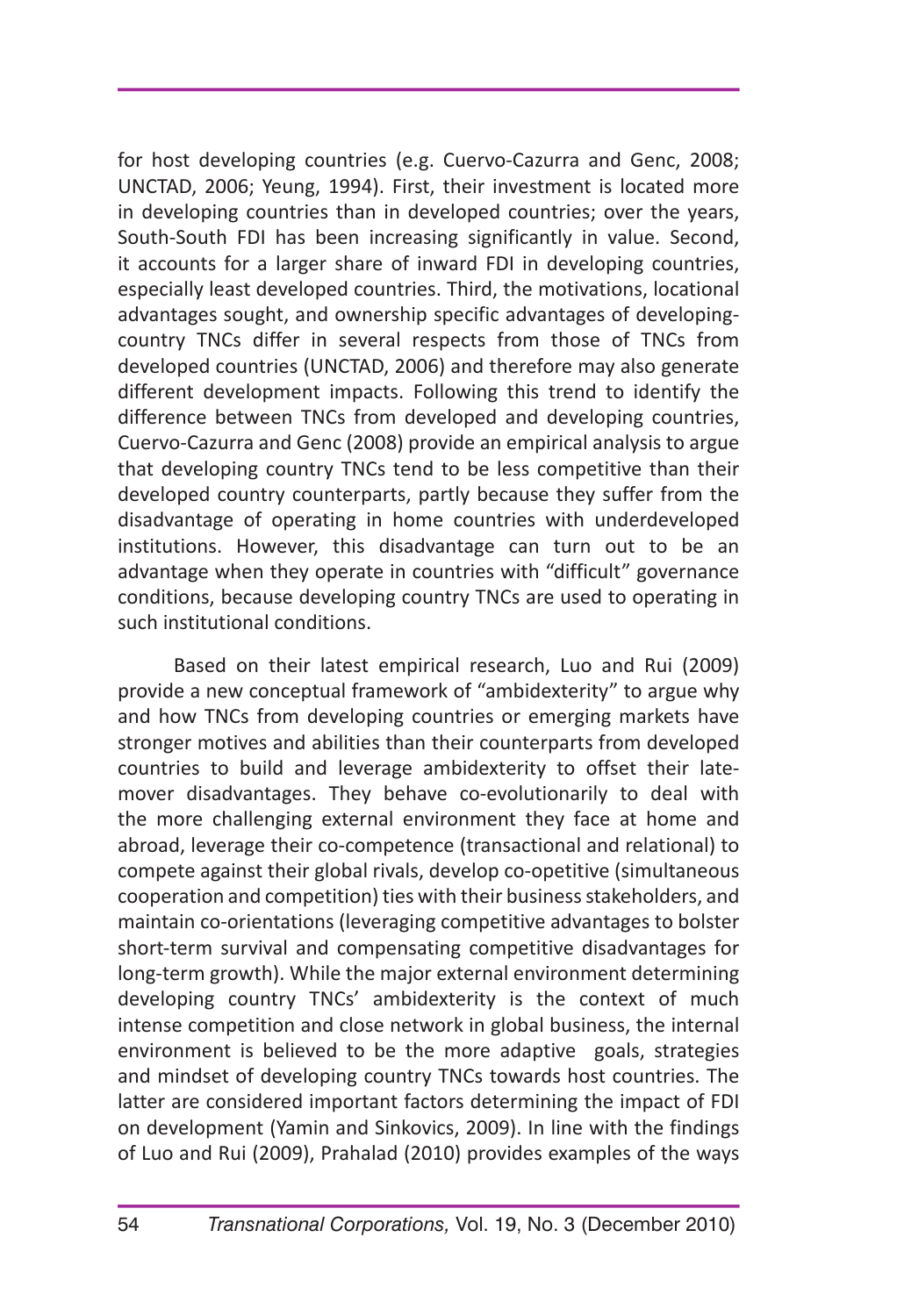in which TNCs can adapt their processes and technologies to local conditions, thereby unleashing potential entrepreneurial incentives in local managers and bringing positive effects on development in countries like China and India. The crucial factor to make this happen, according to Prahalad (2010), is that TNCs needs to have the mindset of "serving the poor".

The implication from international business literature is clear. FDI, including resource-seeking FDI and investment originating from developing countries, has potential to promote development, but this depends not only on TNCs' capacity but also on their goals, strategies and mindset and whether they fit with the host country needs and appropriate for the host country's institutional arrangement. The question is how to achieve such a fit. Section 4 addresses this question by exploring the case of Chinese investment in the Sudan.

### **3. Research questions and methodology**

The Sudan, territorially the largest country in Africa, has been selected as a case study for several reasons. First, the Sudan is the largest recipient of cumulative FDI from China in Africa by taking the oil investment into account. Second, Chinese FDI in the Sudan has been initiated and still dominated by oil investment. Third, the Sudan is a typical least developed country in Africa, combining advantages and disadvantages shared by sub-Saharan Africa as a whole. Research findings from the Sudan could provide many lessons for the rest of Africa. The following questions formed the core of the research project on Chinese FDI in the Sudan:

- 1. What are the basic patterns and features of Chinese FDI in the Sudan?
- 2. What are the strategies, capabilities, and contributions of the Chinese TNCs in the Sudan?
- 3. What are the important factors, apart from natural resources, that attract Chinese FDI to the Sudan?
- 4. Has the government created a sovereign wealth fund, as a step towards avoiding a "resource curse"?
- 5. What are the development implications for the Sudan from Chinese FDI?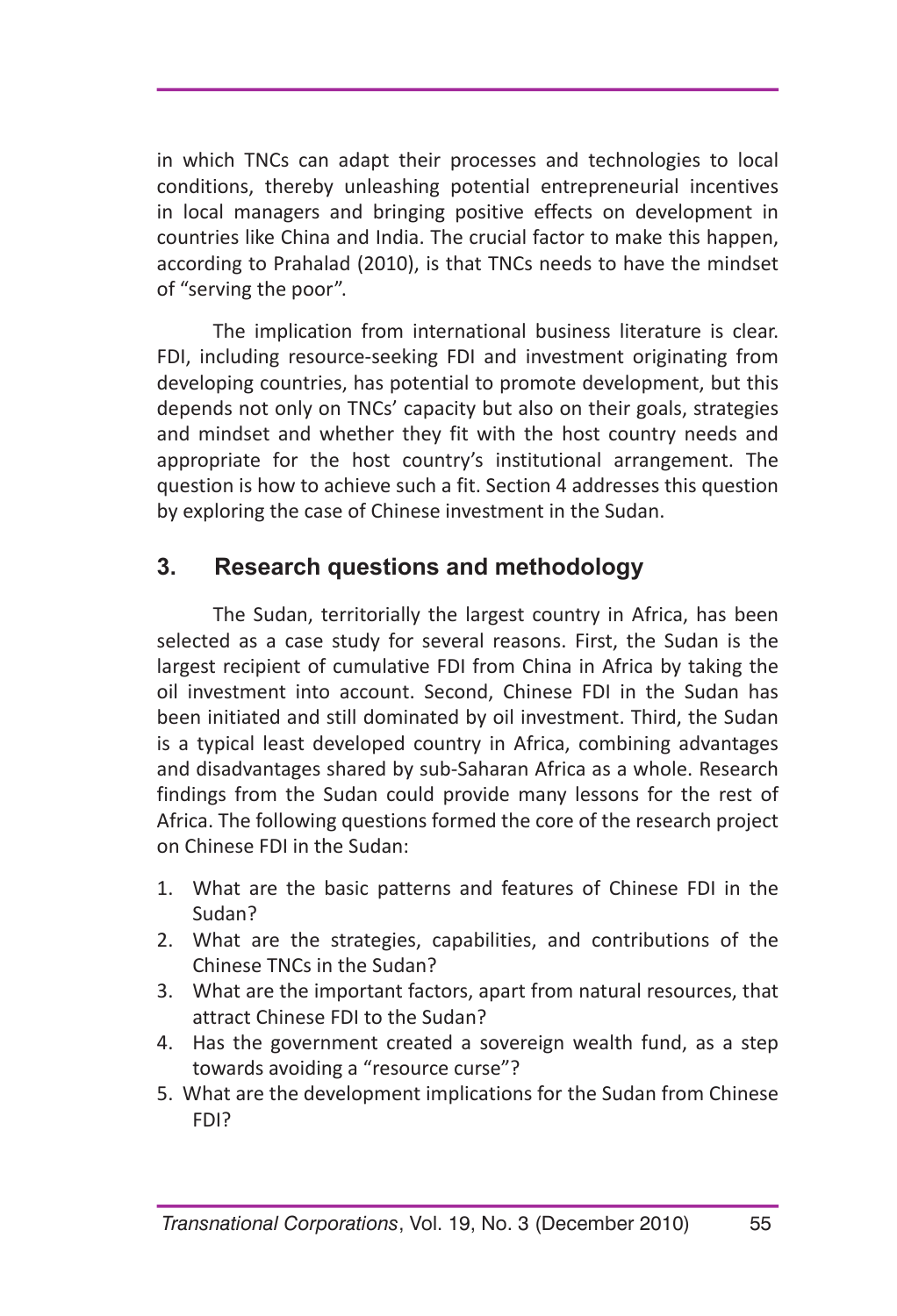As neither Chinese nor Sudanese authorities were able to provide the full range of archival data and information required for this research, we found fieldwork and interviews more suitable. Over a hundred interviews were conducted during four overseas field trips from 2005 to 2009, including three to Beijing focusing on the strategies and perceptions of Chinese firms on their investment in Africa, and one in the Sudan, focusing on local institutional environment and development implications from FDI. Follow-up interviews were carried out in 2009 and again in May 2010 through emails and phone calls. Interviewees in both countries included government officials, industrial experts, executives and site mangers of the Chinese TNCs under study and their affiliates in the Sudan. The views of NGOs, local firms linked to Chinese firms, and local residents in the Sudan were also sought.

Given the sensitivity of the research topic, all interviewees were promised anonymity unless they were willing to be named. Key interviewees include the chief executive of Chinese National Petroleum Corporation (CNPC) Nile Ltd in the Sudan, who was also the General Manager of GNPOC – the largest oil consortium in the Sudan; the chief executive of Khartoum Refinery; a dozen middle level managers among CNPC's affiliates in the Sudan; Mr Ali Yousif Ahmed, senior official of the Sudanese Ministry of Foreign Affairs and the former Sudanese Ambassador to China from 1993 to 1998; Mr. Hao Hongshe, Commercial Consul of the Chinese Embassy in Khartoum, and former official at the Ministry of Foreign Affairs in China who dealt with Sudanese relations in 1990s; head of the Africa Bureau at China's Export and Import Bank; five officials at the Ministry of Finance, Ministry of Investment, and Ministry of Energy and Minerals in the Sudan; a few NGO staff members at the Sudan Working Group, and two academics who research the Sudan's history and Darfur in particular. This paper was based on the information and views collected from all of these sources as well as other anonymous interviewees.

We also collected archival data from government departments of Sudan, including the Ministry of Investment, the Ministry of Finance, the Ministry of Energy and Mineral, and the Bank of Sudan, which are especially valuable because most of the data are in Arabic and not publicly available. Corporate annual reports, speeches by CEOs, published books and journal papers were also carefully studied. This paper is based on all these data as background but takes the CNPC as the case study.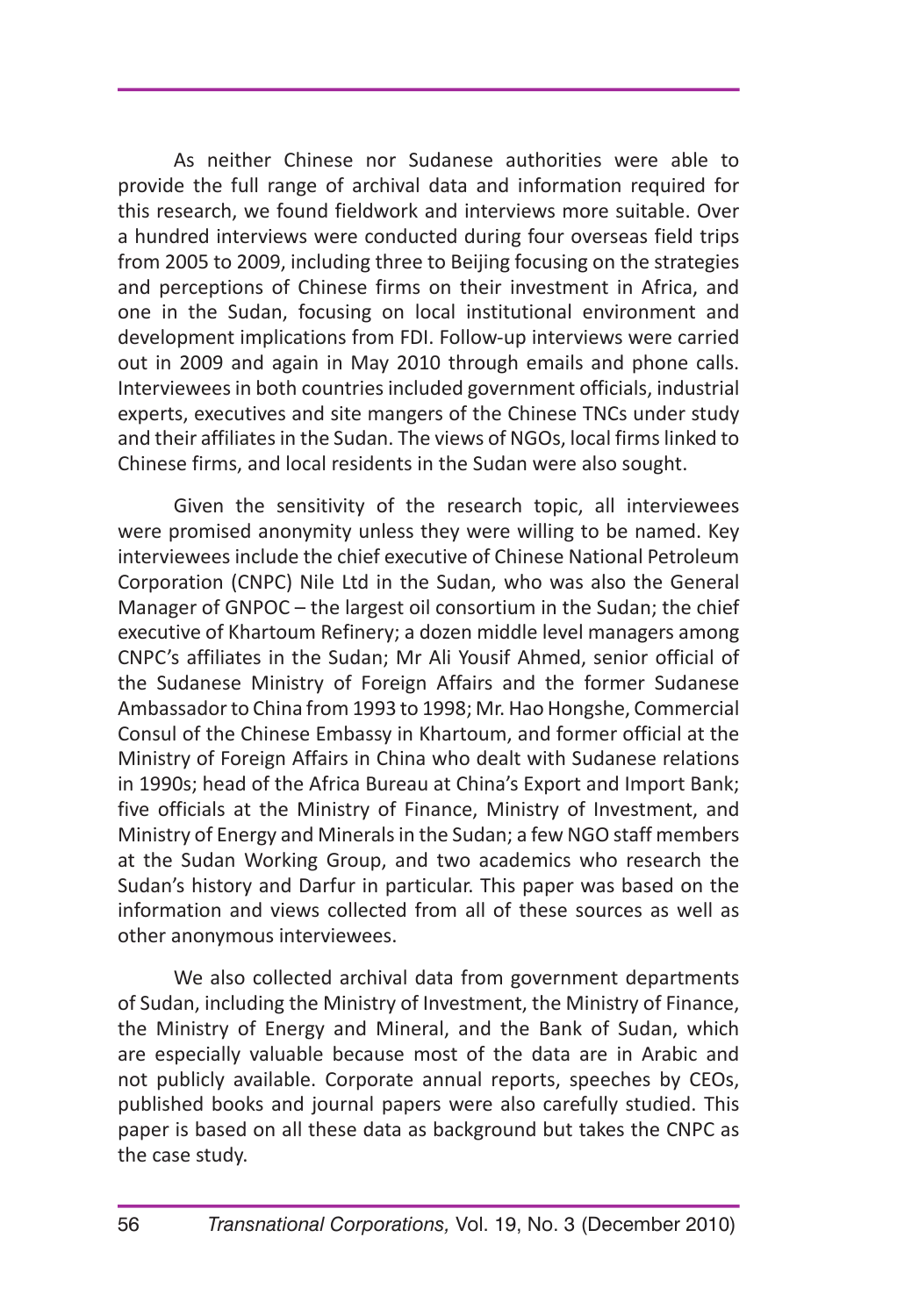### **4. Chinese FDI and cascade effect in the Sudan: major findings**

The analysis in this section is based on the examination of the cascade effect on the Sudan's economy during the decade 1997–2007. In this paper, a cascade effect refers to the phenomenon that the initial Chinese investment in the Sudan's oil industry brought the direct effect of large revenues and the indirect effect of industrial linkages. The subsequent re-investment of the oil revenue by the Government of the Sudan and diversifying foreign investment in non-oil sectors led to other industries taking off, and the emergence of domestic investment and local entrepreneurs.

## **4.1 Chinese engagement in the Sudan**

Poverty has been a consistent challenge for the Sudan. Its per capita GDP was \$38 in 1997, when CNPC started its oil investment in the country. Physical infrastructure is generally inadequate. Institutions are among the most diverse due to the geographical, ethnical and political division among its population. At the same time, the country is among the wealthiest in terms of natural resources, not only oil, but also minerals, water and agricultural land. It has substantial potential for rapid infrastructure, industrial and service development. This provides enormous business opportunities for local firms and TNCs. FDI in the Sudan's oil industry can be traced back several decades; oil majors like Chevron explored for hydrocarbons but eventually gave up due to the civil war and the failure to meet the demand from the host Government to speed up oil extraction.

China's engagement in the Sudan started as early as the 1970s, mainly providing aid and loans for non-commercial purposes. China provided a total of \$89.3 million in aid and loans to the Sudan in the 1970s and 1980s (Ministry of Finance, Sudan, 2008), when the Chinese economy was still relatively poor. The bilateral relation was cooler during the 1980s when China's top leadership shifted its policy to focusing on domestic development. In the early 1990s, it was the Government of the Sudan that initiated a renewal of the relationship with China, which led to a close commercial tie between the two countries. While FDI by Chinese firms (excluding oil investment) between 2000 and March 2008 was \$249 million (table 1), bilateral trade between the Sudan and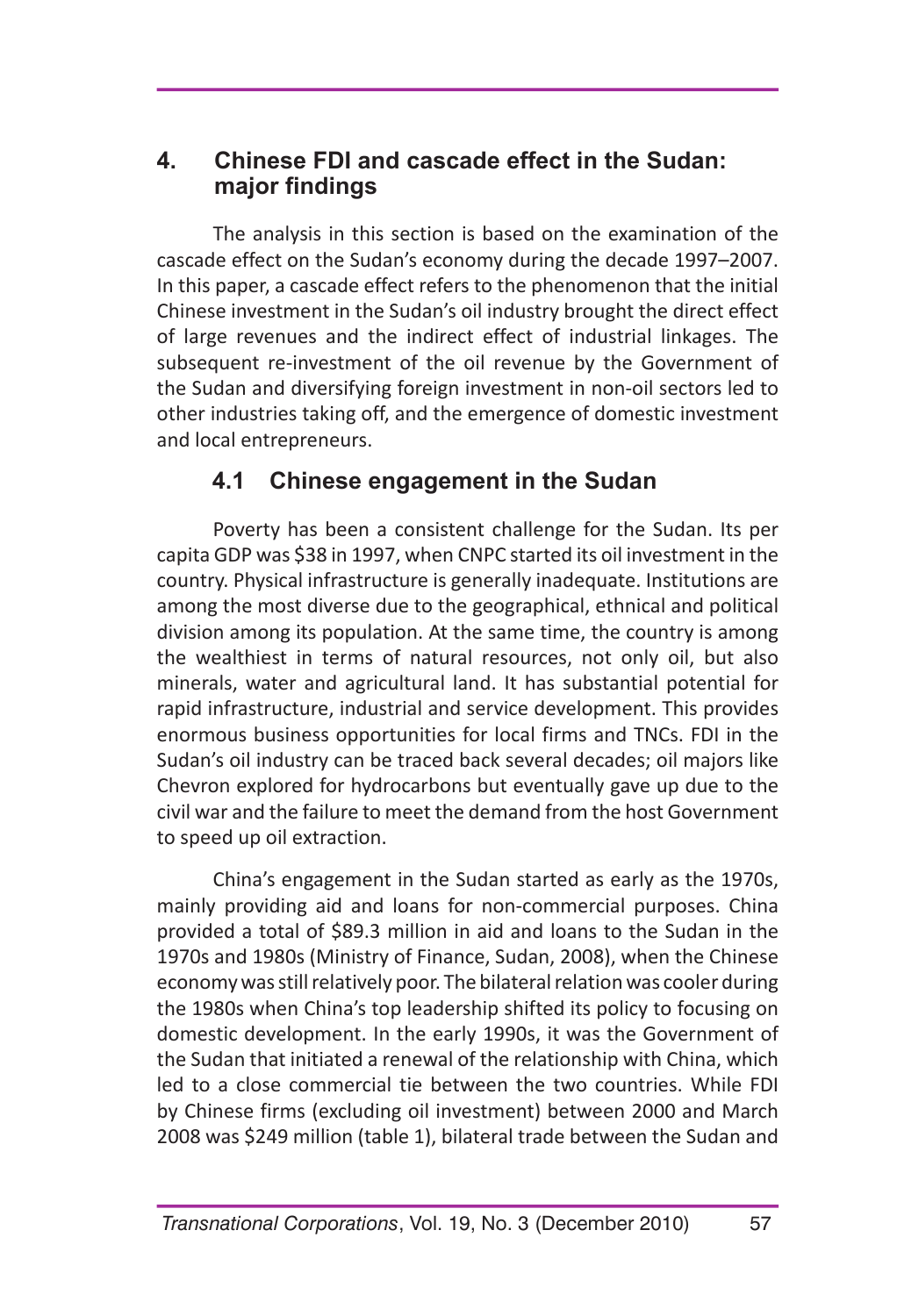China rose from \$103 million in 1990 to \$9.7 billion in 2007 (Central Bank of Sudan, 2008, 2010). The accumulated aid and loans amounted to \$23,47 billion by 2006 (Sudanese Ministry of Finance, 2008). In 2010, China was the Sudan's largest trading partner while the Sudan was China's third largest trading partner in Africa, after Angola and South Africa. The first delegation invited by the Government of the Sudan to explore investment opportunities visited the Sudan in 1995. This visit included a tour of the Zhong Yuan Oilfield, later developed by an affiliate of CNPC.

| Year             | <b>Projects</b><br>(employees) | Amount<br>(US\$) | <b>Industries</b>                                                                                                                                                                                                                                                                     |
|------------------|--------------------------------|------------------|---------------------------------------------------------------------------------------------------------------------------------------------------------------------------------------------------------------------------------------------------------------------------------------|
| 2000             | 5                              | 38.440.451       | Petrochemical service station, Roads and<br>Bridges (2), Computer Assembly, Bricks                                                                                                                                                                                                    |
| 2001             | 1                              |                  | 200,000 Leather products                                                                                                                                                                                                                                                              |
| 2002             | $\overline{2}$                 |                  | 1,531,800 Furniture, plastic products                                                                                                                                                                                                                                                 |
| 2003             | 3                              |                  | 12,071,850 Leather products, furniture, lighting bulb<br>Plastic products (2), leather products, garment,                                                                                                                                                                             |
| 2004             | 8(414)                         |                  | 10,889,933 food (2), oxygen supply, building material<br>manufacture (2)<br>Steel Manufacture, building material manufacture                                                                                                                                                          |
| 2005             | 12 (828)                       | 46,376,952       | (2), plastic products (2), poultry and vegetables,<br>earth moving, restaurant, roads and bridges (3),<br>construction equipment<br>Transportation (3), advertisement, soil analysis,                                                                                                 |
| 2006             | 17 (1141)                      |                  | construction (2), <i>irrigation</i> , plastic products (3),<br>97,178,745 construction equipment,<br>medical equipment, mining, computer equipment,<br>furniture, car component manufacturing and<br>engineering                                                                      |
| 2007             | 22 (1615)                      |                  | Car service (4), constructions(2), transportation,<br>hotel, media and advertisement, farms (2),<br>33,574,420 poultry products, engineering workshop (2),<br>steel, plastic products (3), mining (2), cement,<br>garment<br><i>Irrigation</i> , agricultural products, miscellaneous |
| Mar-08           | 4 (386)                        |                  | 8,530,039 (flooring and blankets),<br><b>Plastic Products</b>                                                                                                                                                                                                                         |
| 2000-<br>Mar2008 | 74                             | 248,794,190      |                                                                                                                                                                                                                                                                                       |

|  |  |  | Table 1. Chinese direct investment in the Sudan (Non-oil Part) |  |  |  |  |
|--|--|--|----------------------------------------------------------------|--|--|--|--|
|--|--|--|----------------------------------------------------------------|--|--|--|--|

*Source*: Ministry of Investment, Sudan (2008). Interpreted from Arabian language and then categorized by the author with assistance of her colleague.

*Notes*: (1) Data for China's investment in oil and petrochemical are not shown in this table. They are highly confidential and managed by Ministry of Energy and Mining, the Sudan. (2) Employee numbers were not available until 2004.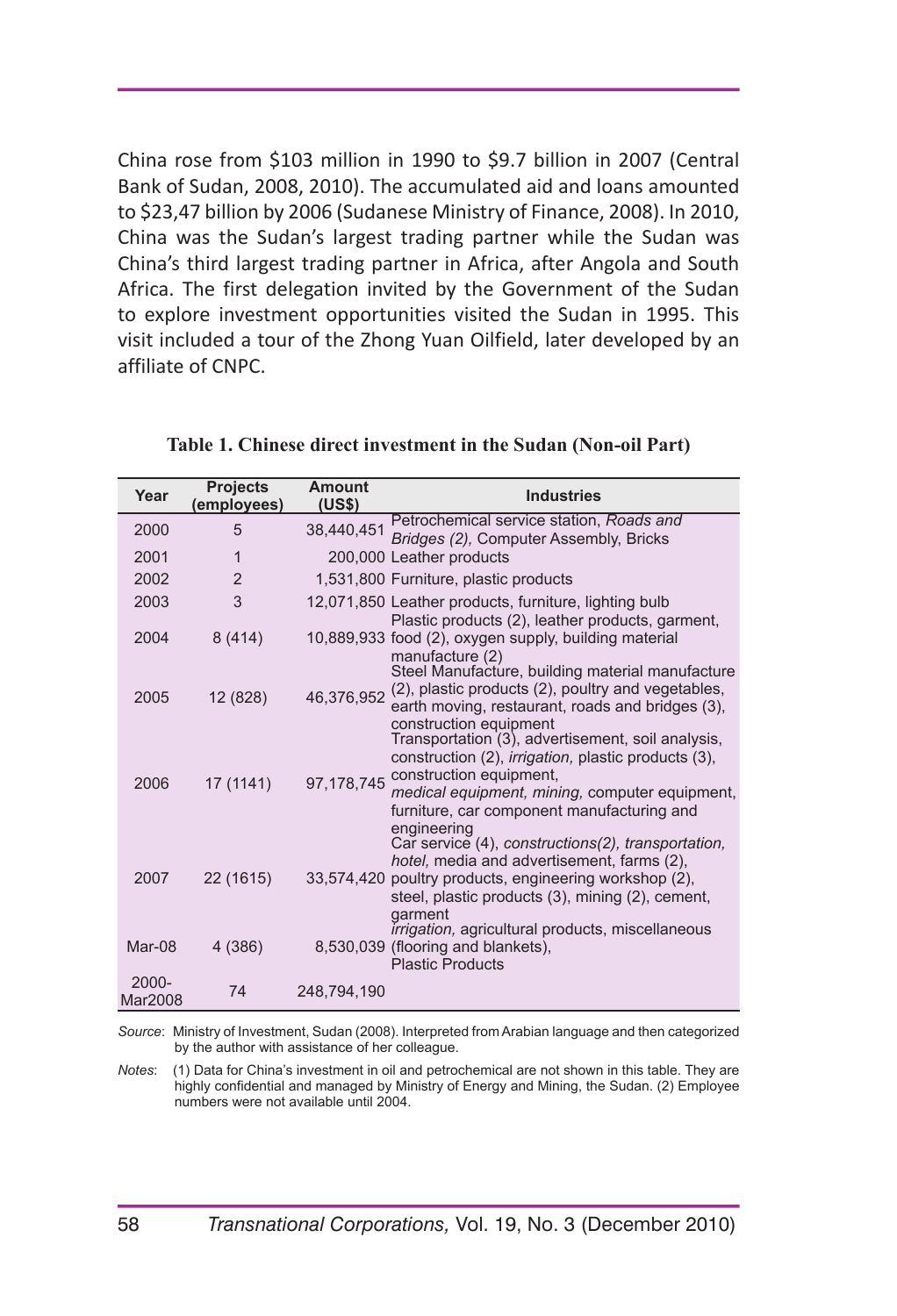#### **4.2 CNPC invests in the Sudan: capability, strategy and mindset**

CNPC is China's largest producer and supplier of crude oil and natural gas, accounting for, respectively, 57% and 80% of China's total output in 2010. It is also a major producer and supplier of refined oil products and petrochemicals, second only to Sinopec. CNPC started its foreign expansion in 1993 but made no significant progress until 1997, when it acquired large stakes in Kazakhstan, Peru and the Sudan. By 2010, CNPC had about 80 overseas projects in 29 countries. It is now ranked sixth among the world's largest petroleum companies.

CNPC's capability is closely related to its dominant position in China's oil and gas industry, inherited from two major restructurings within China's oil and petrochemical industries. Before the 1980s, China's entire oil and gas exploration and production was controlled by the Ministry of Petroleum Industry. In 1988, the State Council dissolved this ministry and established CNPC to take control of its assets. The assets CNPC owned then were mainly upstream, as Sinopec was to control the downstream assets. This arrangement continued until 1998, when both companies were allocated assets covering upstream and downstream.

With over 50 years' operation, CNPC possesses unique, advanced petroleum technologies5, which supported the development of the Chinese petroleum industry as well as its overseas projects. In the Sudan, for example, by using technologies developed in China for passive rift basins and under-explored basins, CNPC made a discovery of five billion barrels of oil in Block 3/7 of the Melut Basin, a basin abandoned by western companies (chief executive of CNPC Nile Ltd interviewed on 21 April 2008, Khartoum).

Another important capability which assisted CNPC to win contracts was its ability to provide products and services at a lower

<sup>&</sup>lt;sup>5</sup> For instance, the non-marine petroleum geological technology put an end to the "China is poor in oil" argument and led to discoveries of large oil fields within China. The application of large heterogeneous sandstone reservoir development technology, separate zone production, water-cut control, and tertiary recovery technologies stabilized the production of the Daqing oilfield at around 50 million tons per year for 27 consecutive years, a record for the world petroleum industry. CNPC also owns technologies for the commercial development of small fault-block reservoirs (Zhou, 2006).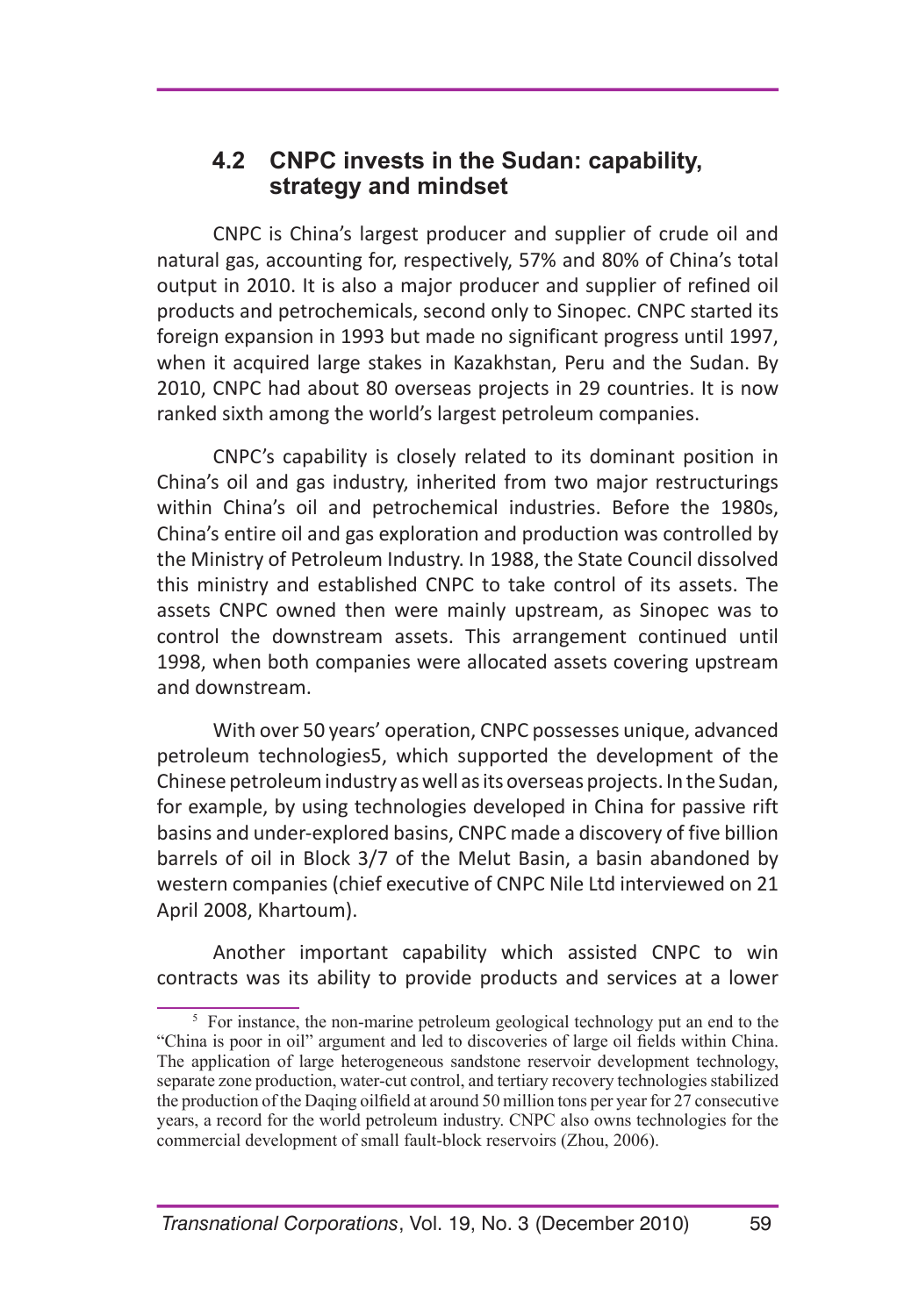price or in difficult circumstances, even in underdeveloped and militaryconflict countries like the Sudan. The lower price was based on cost advantages, with costs a third less than the Western bidders in some cases. This was particularly attractive for developing host countries with "too little money for too many unfulfilled projects" (anonymous Sudanese interviewee, 24 April 2008).

While TNCs are often accused of lacking the mindset to serve the poor (Prahalad, 2010), CNPC has many reasons to locate in the poor and serve the poor, as evidenced by examples such as establishing the refinery and petrochemical industries so as to allow the host country to climb up to the oil industry value chain.

This was influenced by its strategic intent of internationalization (Rui and Yip, 2008). As the investment in the Sudan was initiated by the two Governments, CNPC was therefore expected to be locally responsive in order to maintain the close relation between the two countries. At the same time, when resource nationalism makes global competition for oil reserves more intense, CNPC has to grasp any opportunity to increase its oil reserves and equip itself with international standards of technology, health and safety and corporate social responsibility in order to win international contracts.

On 29 November 1996, the four partners from Canada, China, Malaysia and the Sudan signed with the Government of the Sudan on a draft production sharing agreement for the exploration and development of Block 1/2/4 oilfield. In 1997, the Greater Nile Petroleum Operating Company (GNPOC) was established as a consortium, formed by CNPC, Petronas, Talisman Energy which sold its share to the Indian State-owned company - Oil and Natural Gas Corporation Limited (ONGC) - in 2003, and Sudapet (representative of the host Government). Based on the shares they held, which was 40%, 30%, 25% and 5% respectively, CNPC became the operator of GNPOC. By 2008, CNPC had invested in seven projects in the Sudan, including four oil exploration and development projects, one pipeline, one refinery, and one petrochemical project, worth an estimated \$5 billion (official at the Ministry of Energy and Mining, interviewed on 5 May 2008, Khartoum).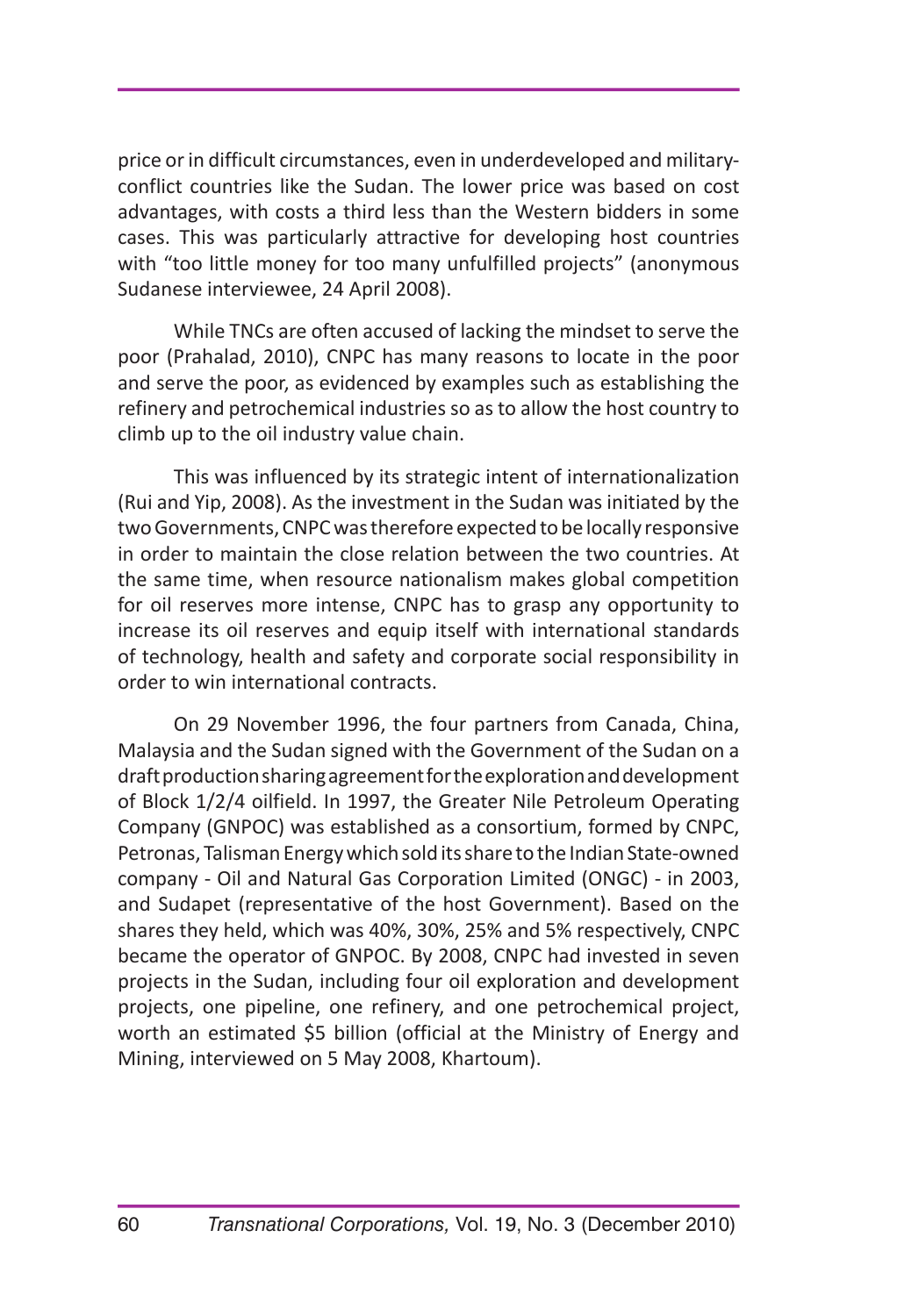### **4.3 CNPC's investment in the Sudan: direct and indirect impacts**

#### *Direct impacts*

The direct impacts that CNPC's investment has made on the Sudan are best represented by the huge revenue the country has received. The first barrel of oil was produced and exported from the Sudan in 1999. The Sudan's revenue rose substantially year by year between 2002 and 2008 with the increasing oil output and price (table 2). Our follow-up interviews in May 2010 regarding the declining global oil price and its impact revealed interesting facts. The Sudan was impacted relatively little by the fall in oil price after 2008, because its oil exports were managed under long-term contracts in which the price paid for oil export from the Sudan gradually increased irrespective of the world market price, ensuring the stability of oil income.

Compared with the financial crisis, the presidential election in 2010 was perceived to have far more negative impacts on the Sudan's economy in 2009 and 2010, as reflected in the data for year 2009 in table 2. Given the unpredictable result of the election, business activities including FDI "almost came to a standstill" before and during the elections (Sudanese entrepreneur interviewed on 29 May 2010).

Another direct impact is the employment and training provided for locals. Employment localization and training have been kept as a central issue and paid particular attention during more than 10 years of CNPC's operation in the Sudan. Three major reasons can be identified. One is that with growing experience of dealing with TNCs, the Government of the Sudan has become much stricter in requiring TNCs to use local human resources. The previously relaxed terms and conditions regarding employment in FDI contracts have changed to the current explicit requirement of at least 50% – in some cases as high as 95% – for local employees (Sudanese interviewee who participated in the negotiation in 1996 with CNPC, 5 May 2008). Another reason is that CNPC understands the importance of meeting such demands for its long-term success in the Sudan as well as in other countries. Finally, the resulting cost advantage will be important as China's own labour costs increase. Table 3 presents CNPC's employee localization, showing an average of 73% in GNPOC, the CNPC-led Consortium, by 2008 based on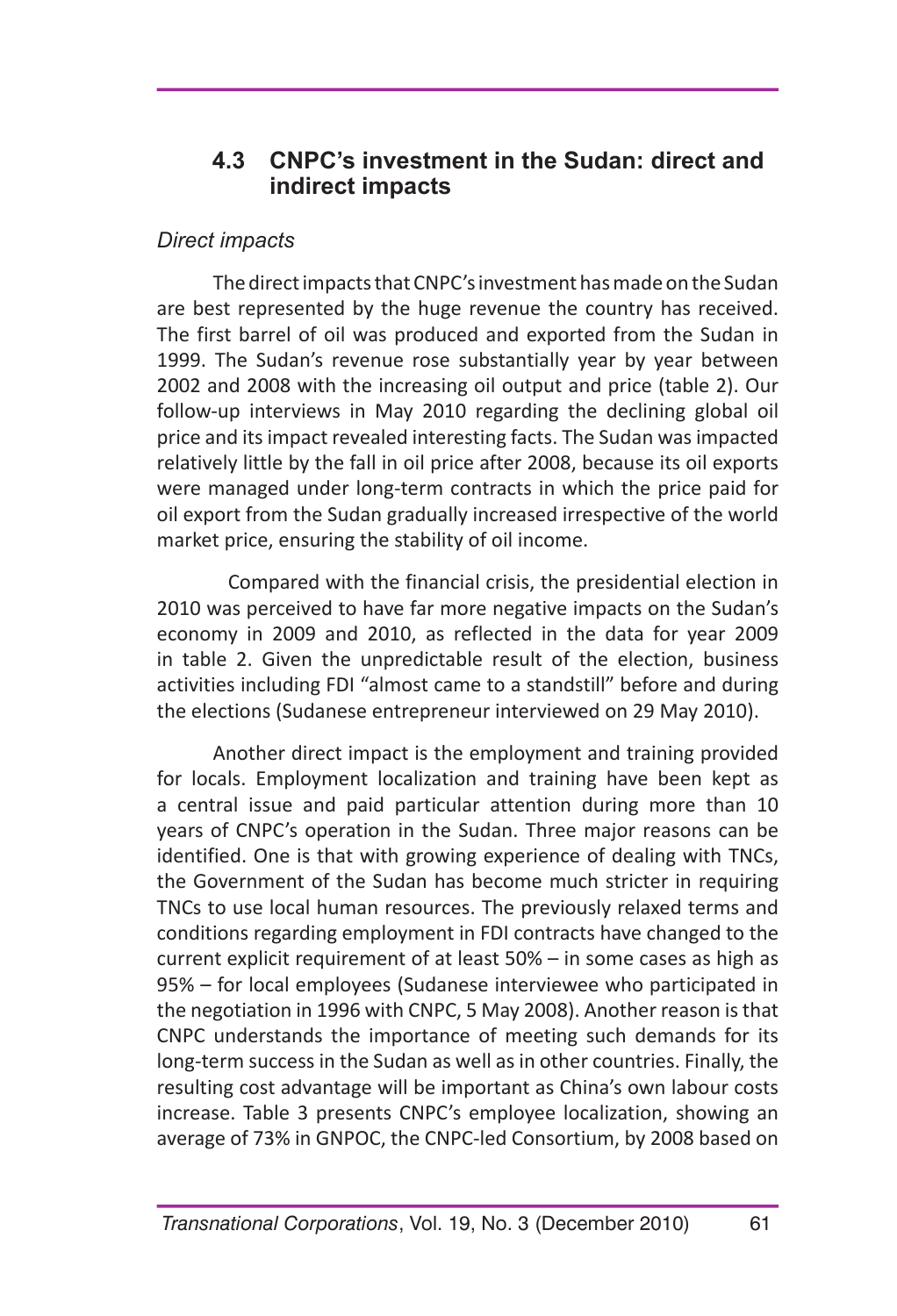| Year                                                              | 2002 | 2003 | 2004 | 2005 | 2006 | 2007 | 2008  | 2009              |
|-------------------------------------------------------------------|------|------|------|------|------|------|-------|-------------------|
| Population (Million)                                              | 32.7 | 33.6 | 34.5 | 35.4 | 36.3 | 37.2 | 39.2  | 40.3              |
| GDP Per Capital (US\$)                                            | 474  | 572  | 619  | 703  | 831  | 1247 | 1480  | 1356              |
| Inflation %                                                       | 8.3  | 7.7  | 8.5  | 8.5  | 7.2  | 8.1  | 14.3  | 11.2              |
| Growth Rate of GDP<br>(%, in current prices)                      | 6.5  | 6.1  | 9.1  | 8.3  | 9.3  | 10.2 | 6.8   | 4.5               |
| Exports (FOB) (US\$ million) 1949                                 |      | 2542 | 3777 | 4824 | 5656 | 8902 | 12480 | 7834              |
| Imports (FOB) (US\$ million) 2152                                 |      | 2536 | 3586 | 5946 | 7104 | 7722 | 9097  | 8528              |
| <b>Agricultural Sector</b><br>Contribution to GDP %               | 46.0 | 45.6 | 39.2 | 26.6 | 39.2 | 28.9 | 31.0  | 31.2              |
| Industrial Sector Contribution<br>to GDP %                        | 23.1 | 24.1 | 28.0 | 33.3 | 28.3 | 33   | 31.4  | 23.8              |
| Services Sector Contribution<br>to GDP %                          | 30.9 | 30.2 | 32.8 | 40.2 | 32.5 | 38.1 | 37.6  | 45                |
| Governmental Revenue<br>(US\$ million) $(2)^*$                    | 2991 | 2814 | 4095 | 4873 | 6030 | 9578 | 12635 | 8504 <sup>±</sup> |
| Southern Sudan Net Oil<br><b>Revenue Shares</b><br>(US\$ million) |      |      |      | 814  | 1216 | 1662 | 2938  | 1060±             |

**Table 2. The Sudan economy in figures 2002-2009**

*Sources:* Central Bank of Sudan, 2008, May 2010.

*Notes*: \* Converted from Sudanese Dinar (SDD) at US\$1= 250 SDD; ‡ Estimates.

the CNPC source. Our follow-up interview in May 2010 with a Sudanese entrepreneur, who was familiar with the overall "Sudanization plan" designed by the Government of the Sudan, provided the following data: by May 2010, the Sudanization ratio (percentage of the Sudanese in the total employees) was 93% in GNPOC, 90% in PDOC, 85% in Block 6, and 84% in Petronas-run WNPOC 84%<sup>6</sup>. This is consistent with the figures provided by CNPC. Interestingly, we discovered that lower skilled jobs in GNPOC had a lower level of localization, compared with higher skilled jobs. This result matches the findings at other Chinese firms in the Sudan, which all complained that applicants for lower-level jobs were more difficult to find, due to the lack of experience and communication skills of local people, many of whom are unable to speak English.

Three styles of training have been provided in CNPC for local employees: on-site training, training in CNPC's headquarters in Beijing

<sup>6</sup> WNPOC is managed by Petronas and there are no Chinese employees in this company. So this figure refers to the fact that the Sudanese account for 84% of the total employees and the Malaysians account for 16%.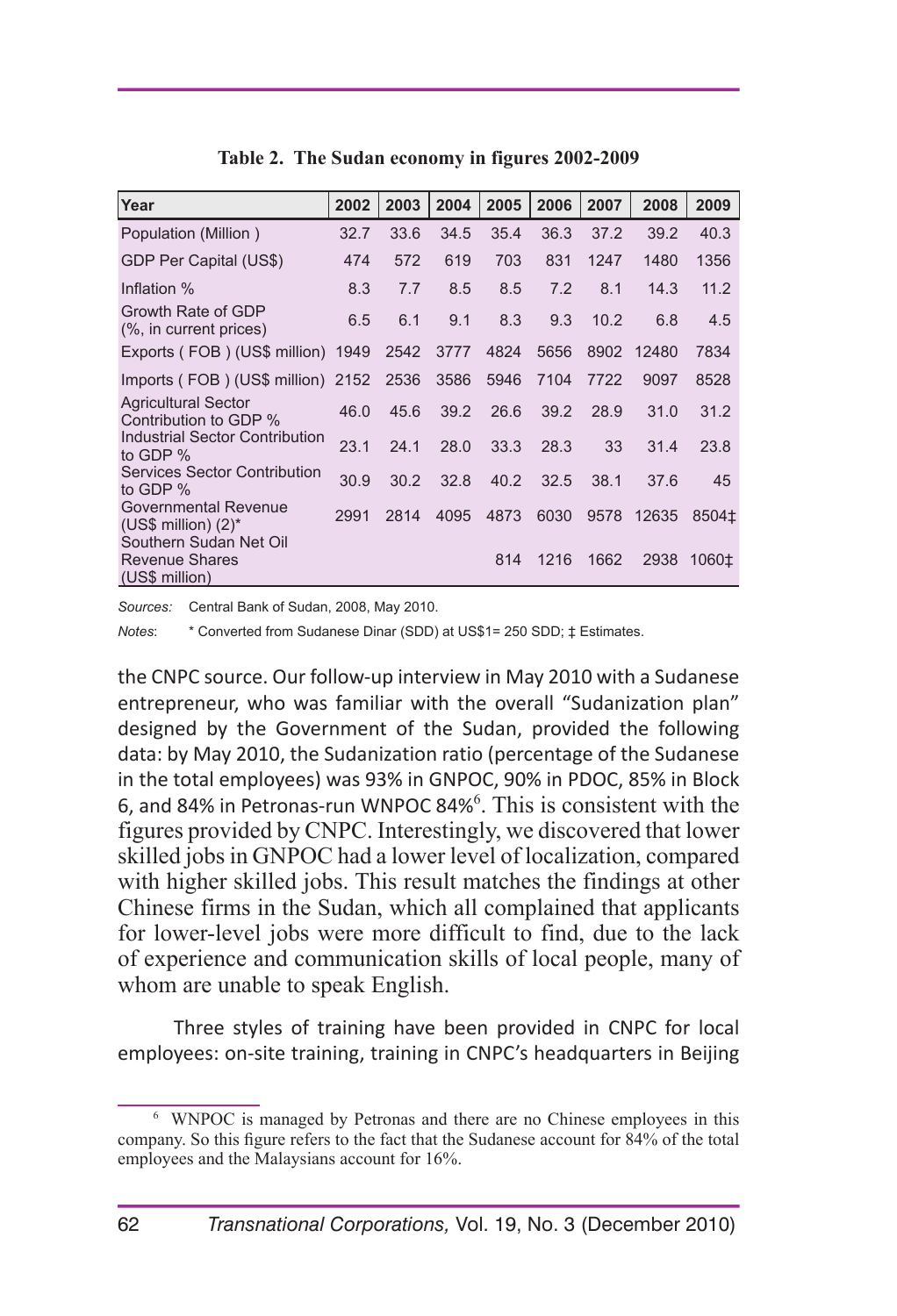| Name           |                                       | Chinese        | Sudanese | Localization (% of<br>Sudanese to total) |  |  |
|----------------|---------------------------------------|----------------|----------|------------------------------------------|--|--|
|                | CNPC as operator                      |                |          | 73 (average % as<br>operator)            |  |  |
| $\mathbf{1}$   | <b>Block 1/2/4</b>                    | 32             | 1200     | $93*$                                    |  |  |
| 2              | Block 3/7                             | 52             | 902      | 88                                       |  |  |
| 3              | Block 6                               | 88             | 286      | 66                                       |  |  |
| $\overline{4}$ | Block 15                              | 8              | 25       | 63                                       |  |  |
| 5              | Block 13 **                           | 8              | 14       | 45                                       |  |  |
| 6              | Khartoum Refinery Corporate           | 375            | 795      | 68                                       |  |  |
| $\overline{7}$ | Khartoum Petrochemicals               | 34             | 189      | 59                                       |  |  |
| 8              | <b>Petrochemical Trading</b>          | $\overline{4}$ | 131      | 97                                       |  |  |
|                | CNPC's subsidiaries as contractors ** |                |          | 59 (average % as sub<br>contractors)     |  |  |
| $\mathbf{1}$   | Oriental Exploration                  | 145            | 1453     | 91                                       |  |  |
| 2              | <b>Pipeline Administration</b>        | 321            | 96       | 23                                       |  |  |
| 3              | <b>Engineering Construction</b>       | 1515           | 282      | 16                                       |  |  |
| 4              | <b>Greatwall Drilling</b>             | 745            | 1263     | 63                                       |  |  |
| 5              | Logging Corporate                     | 145            | 412      | 74                                       |  |  |
| 6              | Liao He Oil Exploration               | 56             | 274      | 83                                       |  |  |
|                | Total average                         |                |          | 66                                       |  |  |

**Table 3. CNPC's employment localization in the Sudan** 

*Sources:* CNPC, 2008; A Sudanese interviewee, May 2010.

*Notes:* \* Data in 2008 and again in May 2010. \*\* Data by Feb 2008.

and overseas investment sites, and selecting those with potential to study in China and return to work in the Sudan. For example, since 1998, CNPC has spent \$1.5 million to enable 35 Sudanese students to study and obtain degrees in Petroleum at the University at Beijing (CNPC, 2008, pp. 4–5).

#### *Indirect impacts*

The indirect impacts of CNPC's investment in the Sudan are best represented by its linkage effect. FDI in oil is often criticized for contributing little to development due to limited linkage opportunities. Because of the large volume of investment involved and the relatively low transportation costs of the end products, oil majors have been reluctant to establish petrochemical plants in developing countries (Oman and Chesnais, 1989). It has been difficult to encourage oil TNCs to develop downstream activities where and when it is in the host country's long-term economic interests. In this regard, CNPC's impact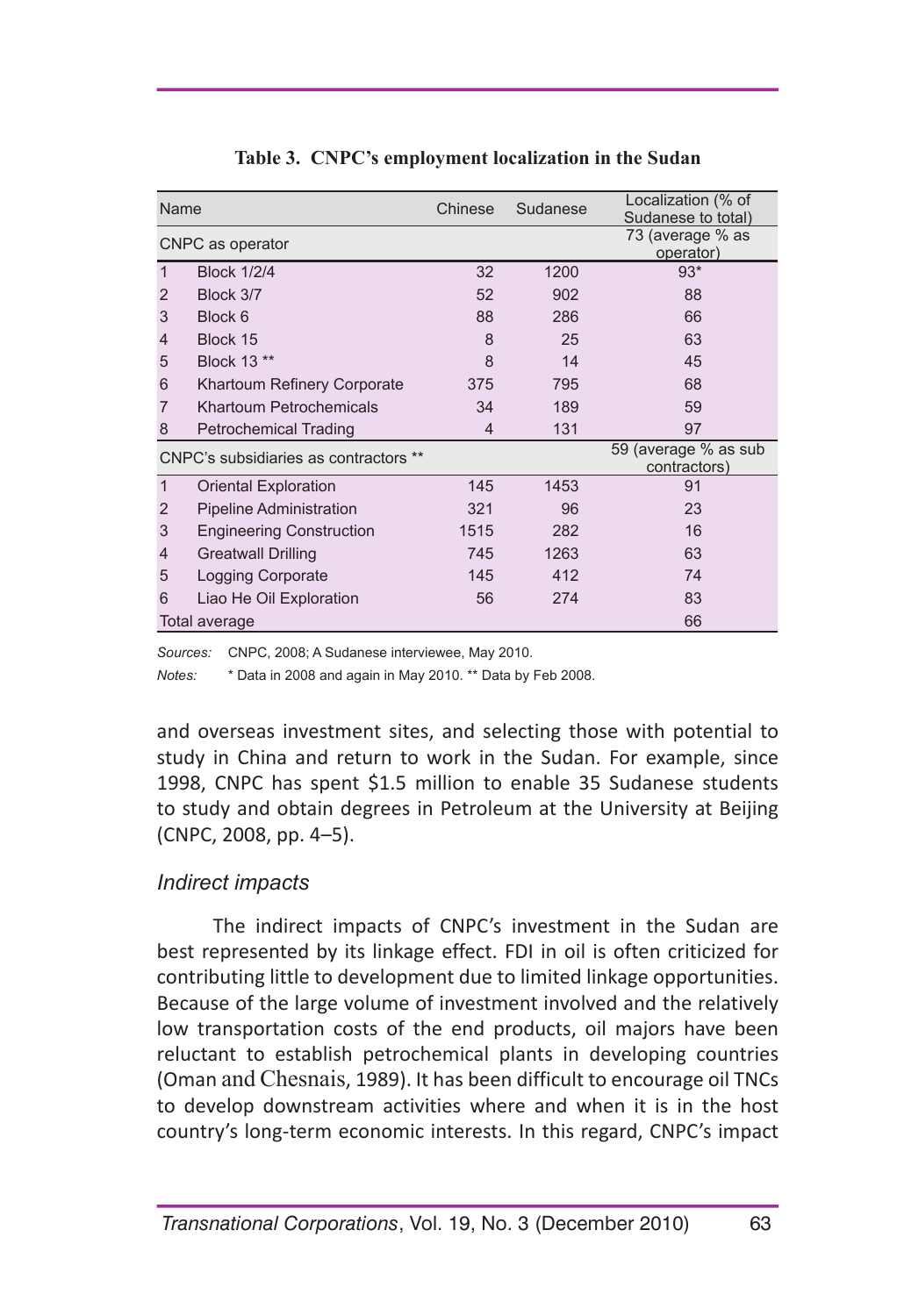on the Sudan's economy arises not only from its oil exploitation, but also from its petrochemical business.

As early as in March 1997, CNCP and the Government of the Sudan officially signed the general agreement on jointly investing and constructing Khartoum Refinery Co. Ltd (KRC) with each party holding a 50% share. KRC began its operation in 2000 with a refinery capacity of 2.5 million tons, which was expanded to 5 million tons by 2006. The refinery was entirely designed and constructed by Chinese firms, with key equipment brought from China, France and Germany. CNPC acquired international technology to deal with wasted oil at this refinery to meet the environmental standard set by the host country as well as the international standard. Its production capacity can meet demand of not only the entire Sudan, but also a small amount of export. Petrol stations in Khartoum are run by a wide range of global companies including Shell, Petronas and CNPC, offering much lower prices than the global market. According to the Agreement signed by the two sides, CNPC was required to transfer all its technology required for the operation of KRC to local enterprises within eight years. To meet this requirement, training for local employees was provided in the Sudan and China. A Chinese executive admitted that this was a difficult task, and was concerned about the safety of the refinery after the transfer. According to this executive, the problem was due to the country not having experienced industrialization and to the lack of public understanding of factory disciplines.

Petrochemicals are considered an important downstream business of the oil industry, and key to providing inputs for diverse industries, leading to development of manufacturing. CNPC helped establish Khartoum Petrochemical Ltd, alongside the refinery. At the peak time, 340 employees worked at the factory, of which 89 were Chinese, 35 Bangladeshi, and 216 local. One Sudanese employee stated that he resigned from his previous primary school teacher position to work in this factory because of the higher salary. He was paid \$300 per month given his site manager role, while his Bangladeshi colleague was paid \$250 per month and drivers \$800–900 per month. Although still small (52 tons/day) this factory is already able to meet the domestic demand for woven sacks. The executive revealed that the factory would soon be expanded in order to develop ethylene products, another highly demanded business in the Sudan,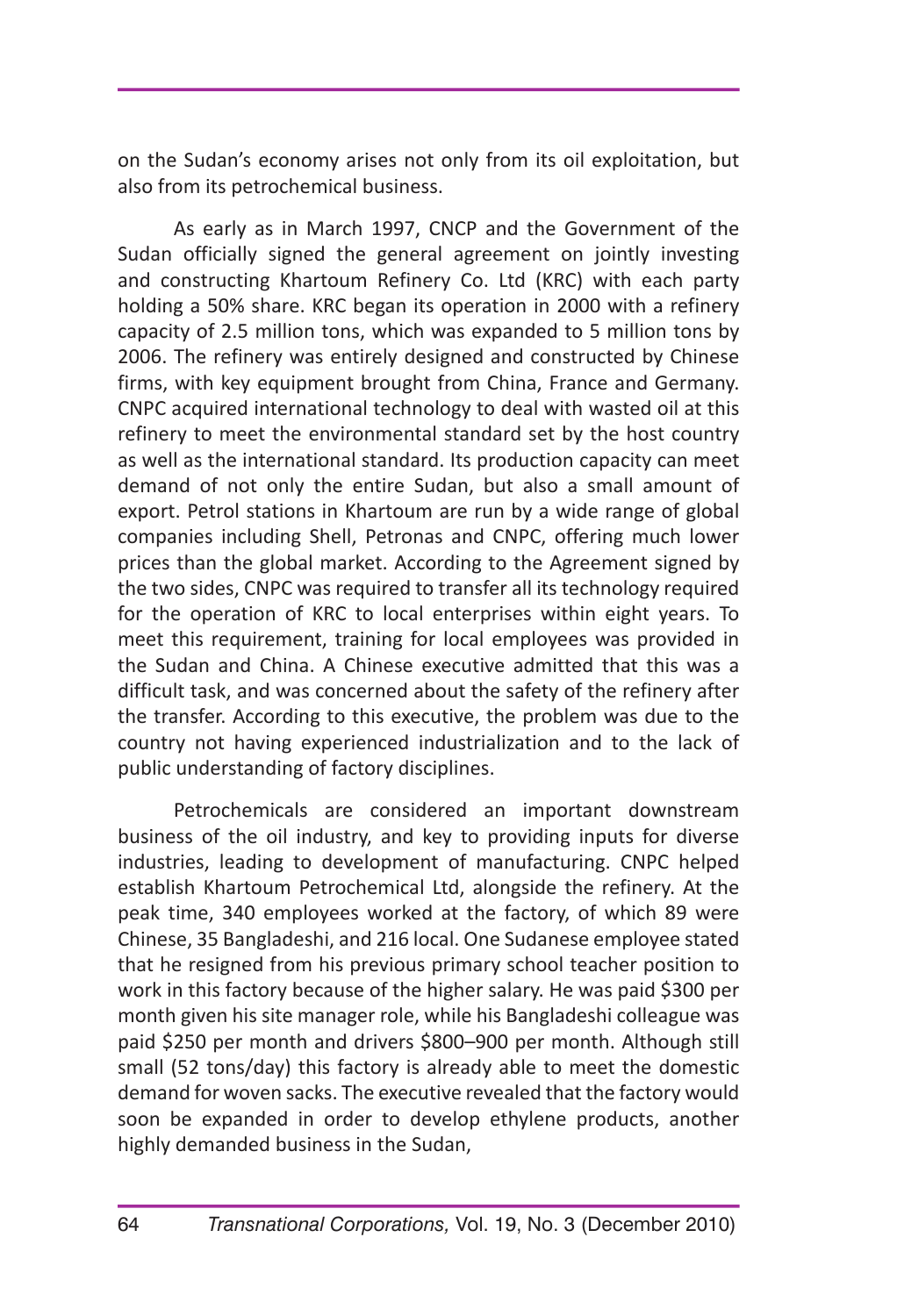|                              |                 | 2000 | 2001 | 2002 | 2003 | 2004           | 2005 | 2006  | 2007  | 2008  | 2009 |
|------------------------------|-----------------|------|------|------|------|----------------|------|-------|-------|-------|------|
|                              | Industrial      | 287  | 696  | 399  | 1083 | 1458           | 2967 | 3123  | 4757  | 8435  | 3847 |
| By                           | <b>Services</b> | 579  | 931  | 778  | 1908 | 2026           | 6372 | 7079  | 6429  | 11212 | 2941 |
| <b>Sudanese</b><br>investors | Agricultural    | 20   | 25   | 12   | 38   | 36             | 184  | 144   | 108   | 252   | 97   |
|                              | Total           | 886  | 1652 | 1189 | 3029 | 3520           | 9523 | 10346 | 11293 | 19897 | 6885 |
|                              | Industrial      | 73   | 426  | 566  | 351  | 348            | 973  | 1669  | 3037  | 1025  | 845  |
| By<br>foreign                | <b>Services</b> | 229  | 281  | 344  | 275  | 527            | 2216 | 1115  | 1603  | 3951  | 1917 |
| investors*                   | Agricultural    | 10   | 3    | 57   | 156  | $\overline{4}$ | 16   | 200   | 381   | 176   | 653  |
|                              | Total           | 312  | 710  | 967  | 782  | 879            | 3205 | 2984  | 5020  | 5151  | 3414 |

**Table 4 Capital invested by Sudanese and foreign investors for the period 2000 – 2009 (Million US\$)**

*Source:* Ministry of Investment, the Sudan, May 2010.

*Notes:* \* Capital invested by foreign investors includes those partnerships between foreign and domestic investors.

There are other linkage effects, too. With the increased development of the oil and petrochemical industry in the country, domestic firms have grown and played complementary roles. The oil consortium for Block 17 was led by the Sudanese and the CEO worked with GNPOC and is able to operate this new oil consortium. The service company Red Corporate, whose CEO was also a Sudanese worked in GNPOC, provides project management services to large oil companies, previously just in the Sudan but now in other African countries as well. This further stimulates the increase of equipment suppliers such as DAL Group, the top indigenous private company in the Sudan.

Interestingly, many highly qualified and experienced Sudanese living abroad have returned to the country since 2003 to explore the opportunities in the booming domestic economy. Table 4 demonstrates the rapid rise in domestic investment from 2000, especially in the industrial and service sectors, indicating linkage effects.

#### **4.4 Diversification effort and the cascade effect in non-oil industries**

Previous literature claims that the resource curse could be overcome and development would be achieved if the host government were able to use the resource income wisely, e.g. establishing oil stabilization funds and diversifying FDI to important non-oil industries.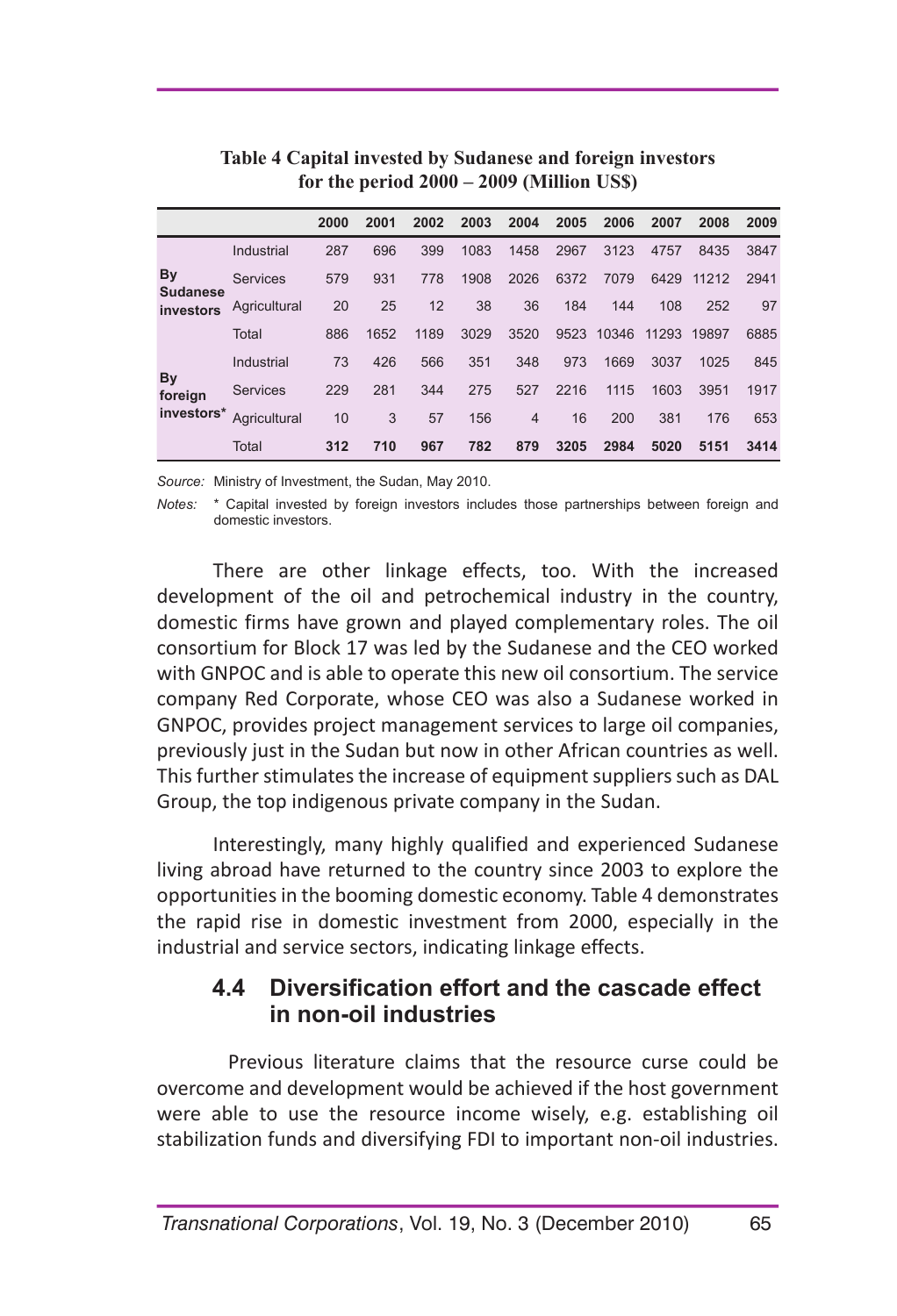The Government of the Sudan has set up a stabilization fund, the Oil Revenues Stabilization Account, which, by late 2008, was among the 50 largest such funds globally. Meanwhile, during the last decade, a wide range of projects have been started or completed by government reinvestment of the oil revenue. Among the Government Development Programme between 2000 and 2005, investment in agriculture was increased from \$6 million to \$47 million, in infrastructure from \$2.5 million to \$17 million, in social welfare including education and health from \$1.4 million to \$7 million (Ministry of Finance, Sudan, 2008). In addition, as the booming economy attracts a new influx of foreign and domestic investment, the Government has encouraged investors to enter non-oil industries.

#### *Oil Revenue Stabilization Account*

In oil-rich developing countries, the oil industry is playing an increasing role in how a country's oil and gas is extracted, where the revenues go, and how the general public will benefit. An oil fund is considered important for managing oil revenues for long-term development, as well as for overcoming the "Dutch disease" of rising exchange rates that could choke off non-oil industrial development. One function of an oil fund is to keep the economy stable by making investment expenditures within the economy counter-cyclical. In practice, developing countries like the Sudan are expected to keep a large proportion of their natural-resource funds in safe foreign investments (e.g. US dollar bonds), as it preserves their value and avoids the risk of currency appreciation. The econometric estimation results from a 30-year panel data set of 15 countries with or without an oil fund suggest that oil funds also deliver macro-economic benefits, being associated with reduced volatility of broad money and prices and lower inflation (Shabsigh and Ilahi, 2007).

The Government of the Sudan set up its Oil Revenue Stabilization Account in 2002, with an asset amounting to \$24.6 million in 2007, \$122.4 million in 2009, and an estimated \$122.4 million by April 2010 (IMF, Ministry of Finance of the Sudan, cited in Lim, 2010). There is no evidence that the Government of the Sudan has used this account for current spending. There has been an international scrutiny on the Sudan's oil revenue and its role in the civil conflict. Setting up such a transparent fund would be positive for the country in its effort to attract donors (Melby, 2002).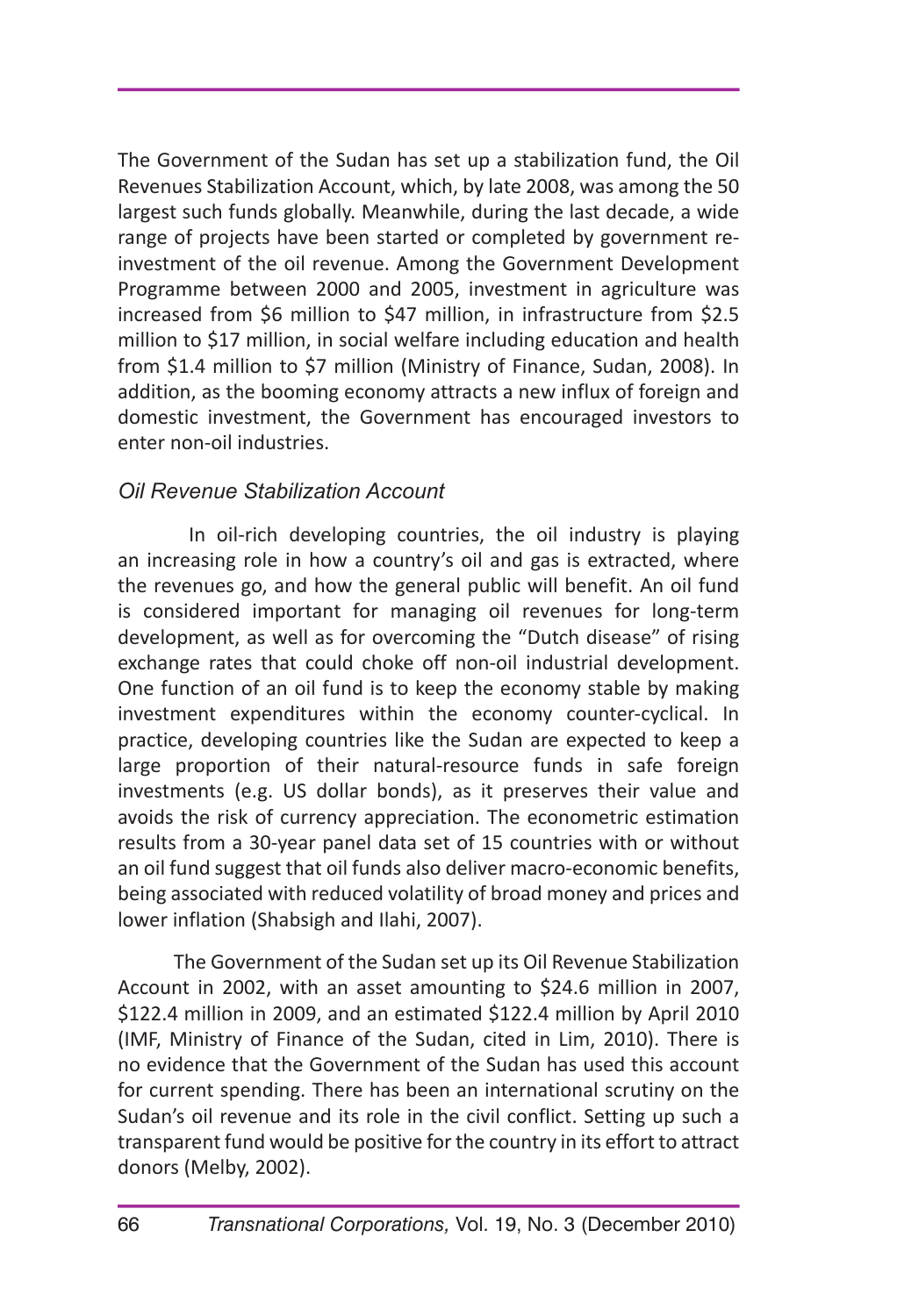#### *Investment in infrastructure*

As of 2002, the Sudan had 5,995 km of rail track but more than 90% of the track was out of use due to civil war damage and lack of maintenance. The overall road system was 11,900 km, of which 4,320 km was paved, in a country of 2.5 million  $km^2$ . Crucially, there was only one major road, the Khartoum-Port Sudan road, which accounted for 1,197 km and was completed in 1980. However, the Sudan's infrastructure construction began to speed up since 2002 due not only to the rising oil revenue, but also to the availability of international investment and loans for which oil export was a precondition. Another high quality road between Khartoum and Merowe Dam, stretching more than 2,000 km, was completed in 2008. Port Sudan, the sole port of the country, has been upgraded. Several power plants have been constructed and put in use, leading to a lower frequency of power cut. The project of the Merowe Dam on the Nile is a case in point. This is the largest hydropower project in Africa. The purpose of the project is power generation, water supply for irrigation and flood control. By 2005 in Sudan, the power generation capacity of only 600 MW was available for about 35 million people, which was less than 20 Watts per person.<sup>7</sup> Insufficient funding and the lack of investor interest stalled the project for several decades. After 2000, a greatly improved credit rating brought an influx of foreign investment. The total investment (including spending on migration) was estimated about four billion euros, of which a large proportion was funded by foreign investors (table 5).

| No.            | <b>Investor</b>                                  | Fund (in millions of US\$) |
|----------------|--------------------------------------------------|----------------------------|
|                | Government of the Sudan                          | 575                        |
| 2              | Government of China                              | 520                        |
| 3              | Arab Fund for Economical and Social Development. | 250                        |
| $\overline{4}$ | Saudi Fund for Development                       | 200                        |
| 5              | Abu Dhabi Fund for Development                   | 150                        |
| 6              | Kuwaiti Fund for Economical Development          | 150                        |
|                | Sultanate of Oman                                | 106                        |
| 8              | <b>State of Qatar</b>                            | 15                         |
|                | Total                                            | 1966                       |

**Table 5. Major investors in Merowe Dam construction project\***

*Source:* Merowe Dam Construction Committee, the Sudan, 2010.

*Note:* \*Funding contributors for migrations compensation due to dam construction are not listed.

<sup>7</sup> This is about one fifteenth of their Egyptian neighbours, and less than one hundredth of the OECD average.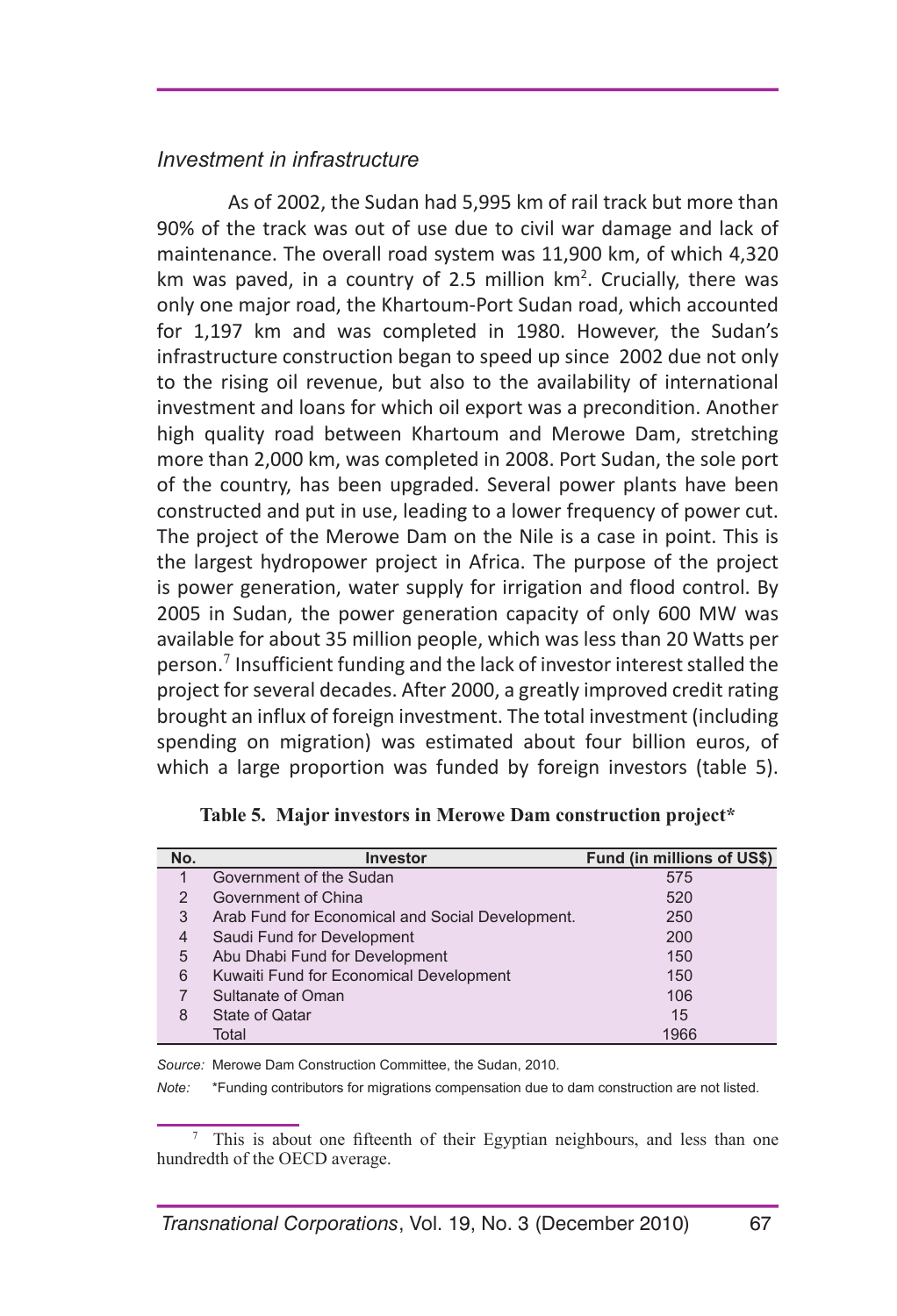The contracts for the construction of the dam were signed in 2002 and 2003. The dam's power generation capacity was 1,250 MW, doubling the national capacity. Chinese company Sinohydro was contracted to construct the dam while ABB provided power equipment. At its peak, this dam construction required 5,000 employees, of which 2,500 were local. The dam was completed and started generating electricity in 2009, significantly easing the country's longstanding power shortage.

#### *Investment in agriculture*

The Sudan is an agricultural country. An internal 2008 report by the Government of the Sudan shows that in 2008, agriculture provided 40% of its GDP, 65% of its employment, and 80% of its non-oil export income. Before oil export began in 1999, agricultural export was the sole source of foreign exchange. Although rich in land and water, the Sudan's agriculture was underdeveloped due to the civil war as well as the lack of capital, equipment, electricity, water supply (with no adequate connections to the Nile) and technology to improve productivity (Internal document, 2008). The Government has realized the importance and huge potential of this sector, stressing "agriculture is Sudan's another oil" and set year 2009 as "Agricultural Year", together with a grand development plan 2007–2010 to attract future investment.

Local companies like Dal Group have suffered from high import price for agricultural products which are major inputs of their food and soft drink businesses. Dal has said it is extremely keen to cooperate with Chinese companies like COFCO to develop agriculture business, possibly even a bio fuel business. Chinese TNCs also play an important role in the sector by providing agricultural equipment, as seen in Dal's storage.

Furthermore, farms were set up by Chinese entrepreneurs when they realized that there is demand among Chinese workers in the Sudan for certain vegetables that are not produced locally. They started to set up farms to produce these vegetables. One farm the author visited in the suburb of Khartoum was run by a Chinese woman, who came to the Sudan as a doctor, but turned herself into a farmer when sensing the lack of local supply. She hired about 30 employees in her farm, who were all local except for two farm technicians hired from a Chinese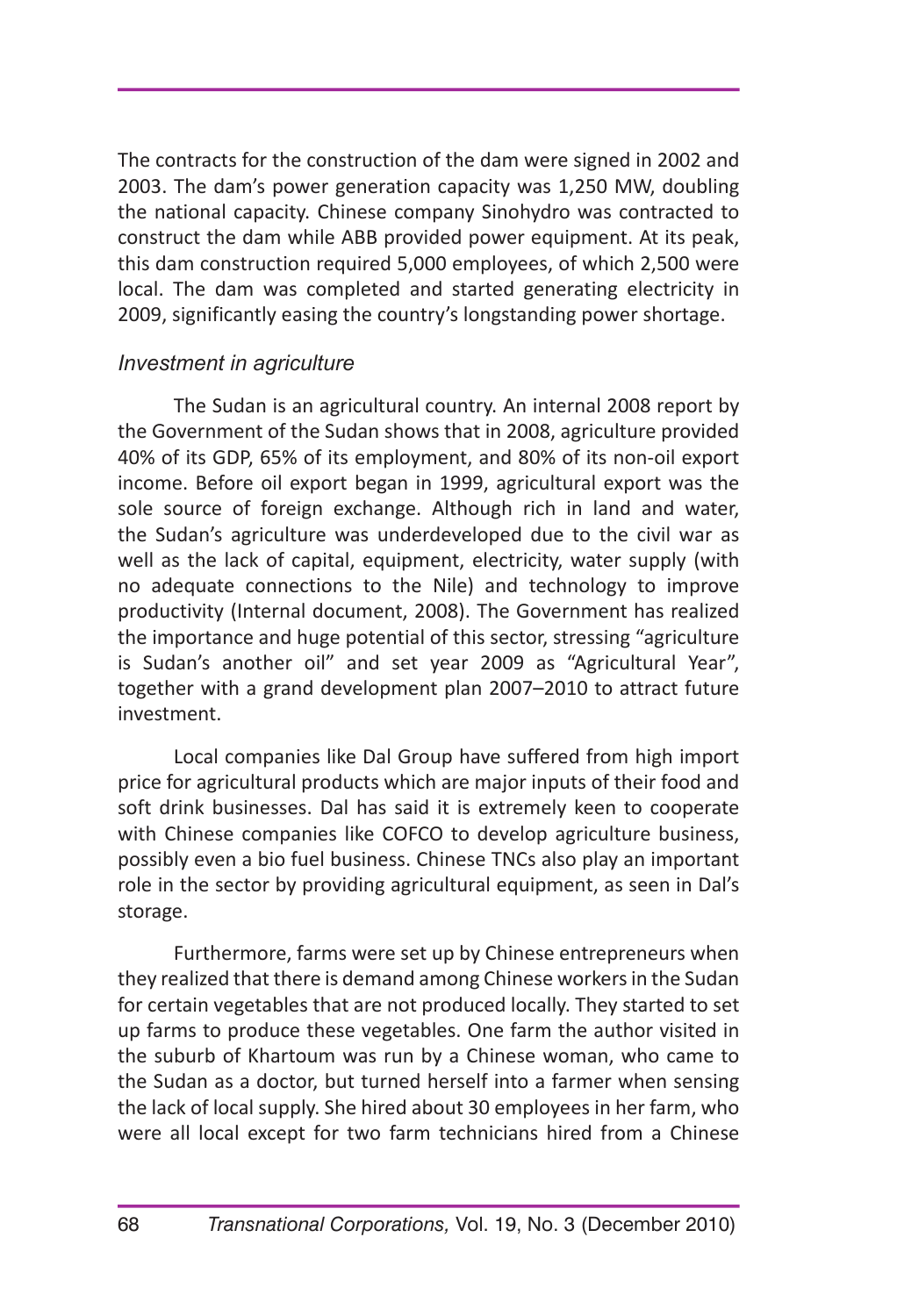agricultural science academy. She hired local employees because of "lower cost and constraint by migration rule", as she was allowed to hire two employees only from China. There were two other farms in Khartoum run by Chinese when she started five years ago, but by 2008 there were more than 10 in the region. These farms supply agricultural goods to not only Chinese companies but also local markets.

## **5. Discussion and conclusion: development implication**

## **5.1 Development implication**

Since the Sudan started to export oil in 1999, significant changes have taken place in its economy. It has one of the fastest growing economies in Africa (second only to Angola, another resourcerich country now emerging from civil war), with an average annual growth rates of more than 9% between 2005 and 2009 (see table 2). By regional and even global comparison, this represents exceptional economic growth. The Government is making use of the economic growth as foundation to promote development, including setting up a resource-stabilization fund, diversifying investment to non-resource sectors, encouraging domestic investment, installing much improved infrastructure including electricity and water supply, ending the decades long civil war with the oil revenue sharing agreement, and promoting free movement between the south and north of Sudan, which had been deeply divided as a result of European colonial intervention long before China's arrival. It can be further demonstrated that these positive developments were achieved through the interaction between FDI and host institutions.

### **5.2 How TNCs' capacity, strategy and mindset fit the local needs**

Our case study indicates that investment by developing country TNCs in another developing country does provide good fit between TNCs' goals, strategy and mindset and development needs of the host country, as well as between TNCs and host institutions. We discovered that CNPC and the Sudan met each other's needs for the following reasons.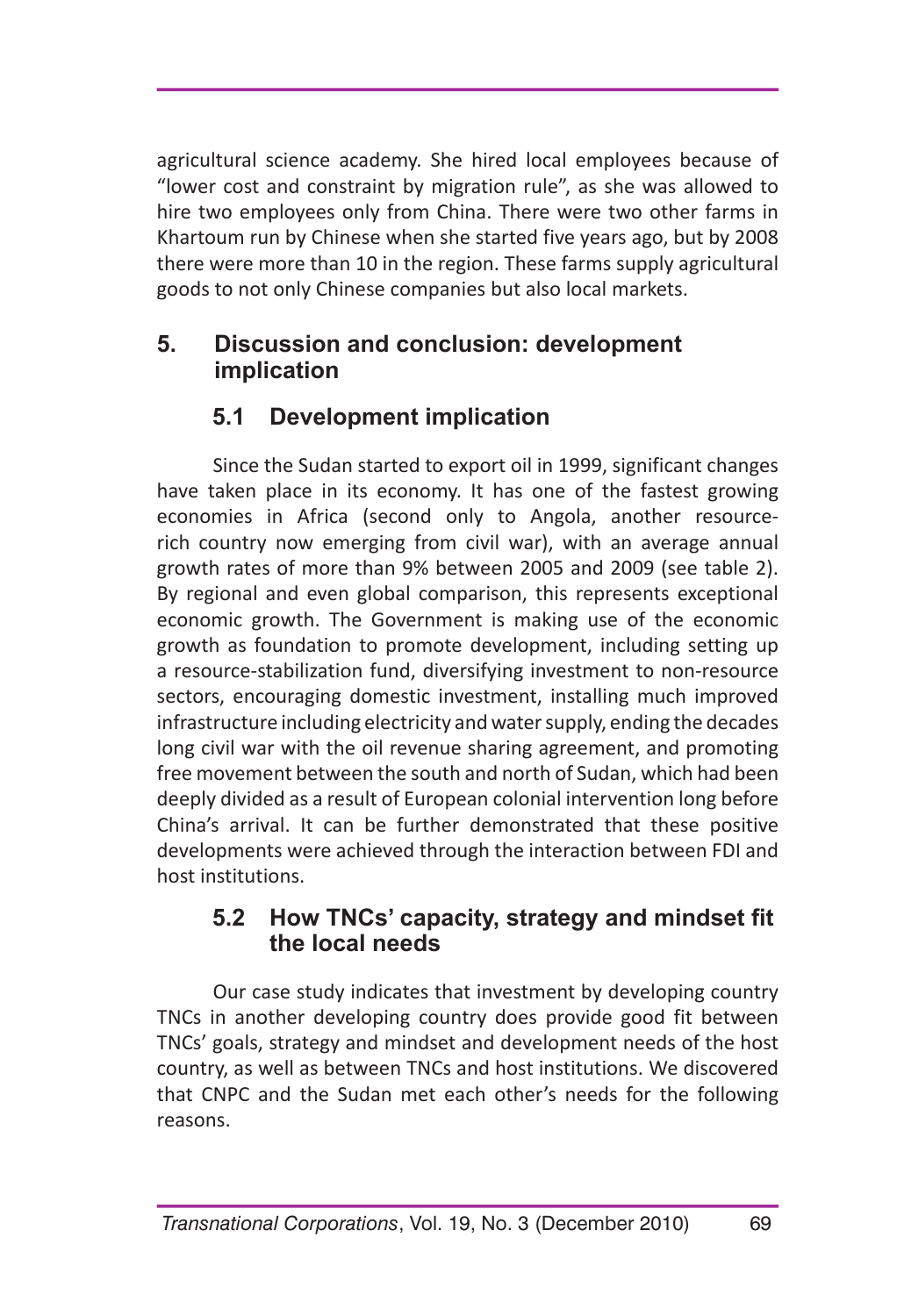- (1) Table 6 shows that since 2003, China has climbed to the third position in oil importation and is now close to Japan as the second largest oil importer. Chinese imports increased rapidly from 1.9 million barrels per day in 2000 to approximately 3.8 million barrels per day in 2006 (ENI, 2008). The Sudan is able to provide China 8% of its total need (Bank of Sudan, 2008).
- (2) While the Sudan has plenty of oil, it lacked the capital and capability to turn the resources into national wealth and long-term development. CNPC provided them, enabling oil exploration and a successful start of oil exports.
- (3)While the Sudan was under international sanctions and Western firms were reluctant to invest in the Sudan, CNPC was willing to invest, having taken into account of not only the close relationship between the two countries, but also the difficulty of accessing oil resources in the global market. This latecomer disadvantage impedes CNPC's global strategy and compels it to pursue investment in areas which longer-established TNCs have written off as geologically or politically unworkable.
- (4)Concerned about developing country TNCs' less advanced technological and managerial capabilities, the Sudan hires developed country TNCs to supervise developing country TNCs. It has concluded a production sharing agreement with foreign investors and applies international health, safety and environment (HSE) standards to achieve both quality and cost efficiency. To avoid poor institutions harming its long-term interests in the host country, and with the strategic intent to learn international management skills, CNPC is willing to work under such supervision as the production sharing agreement also sets obligations for host countries, e.g. providing a safe investment environment.
- (5) Given the large amount of investment CNPC has every reason to demand good governance to ensure a higher return on its investment. To do so, the company does not directly criticize the host institutions but persuades the host government to improve by demonstrating attractive prospect on FDI's benefits to the host economy. The host government, on the other hand, has realized the "necessary and urgent" need to establish formal laws and regulations to benefit from FDI (official at Sudanese Ministry of Energy and Mining, interviewed in April 2008). For example, the Ministry of Energy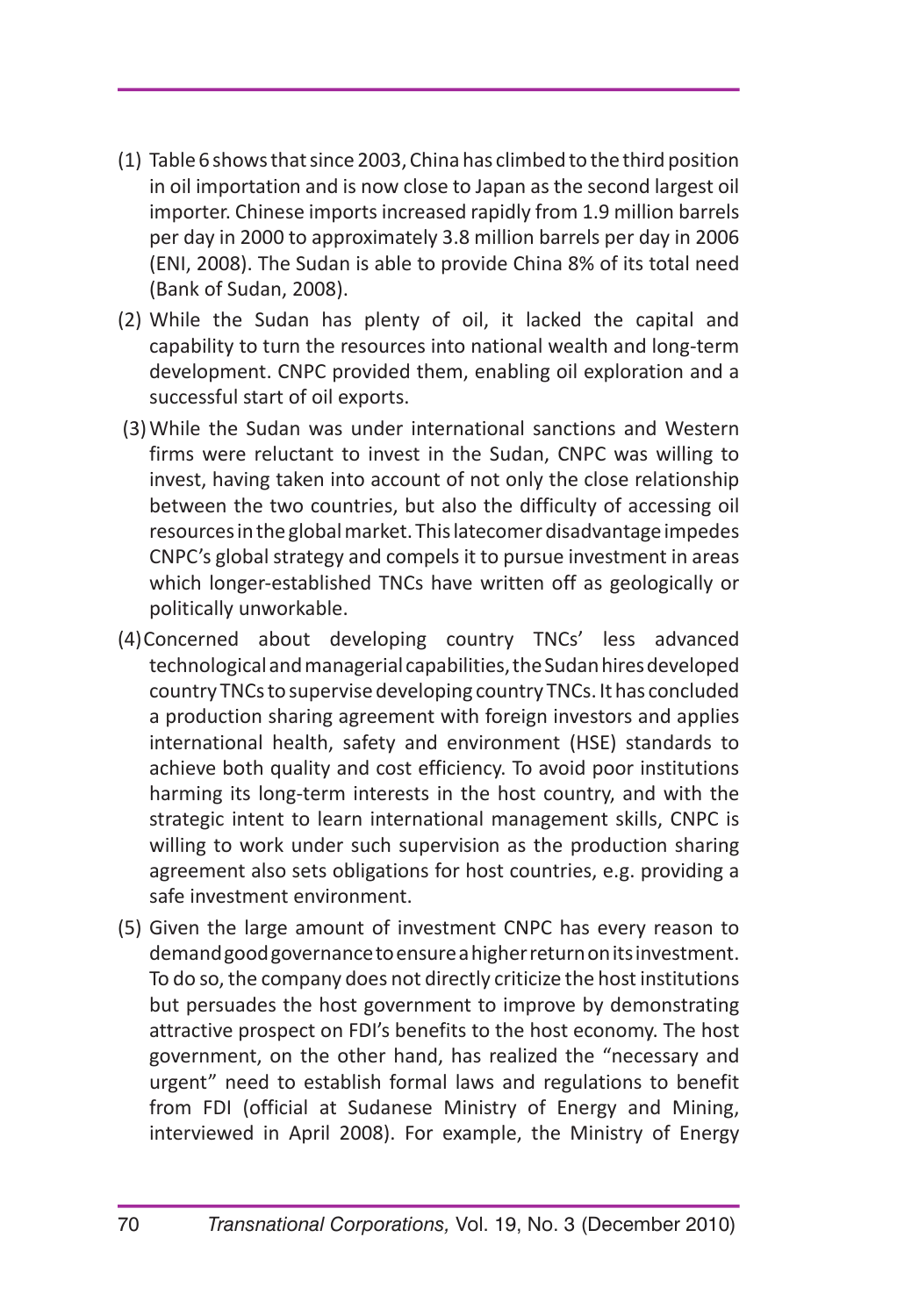and Mining published for the first time an "Investor Manual on Energy and Mining Fields" in 2006 to inform and instruct potential investors, which also lists detailed information on oil blocks for potential investors (table 7 is one example). Furthermore, improving efficiency and addressing the problem of corruption have also been considered by the host government as necessary for attracting potential investors and keeping existing investors in the Sudan. Most importantly, understanding that a peaceful environment is vital for attracting FDI, the Governments and the rebels in the south eventually signed the Comprehensive Peace Agreement in 2005, by allowing the south to share 40% of the oil revenue.

Consequently, the mutual benefits brought not only much improvement to the capabilities of both sides but also the better understanding and deeper cooperative relationship. CNPC has accumulated rich experience in working in a least developed country, while the Sudanese gained experience of managing natural resources and of ensuring more local benefits from TNCs.

|                         | 1996  | 1997  | 1998  | 1999  | 2000  | 2001  | 2002  | 2003  | 2004  | 2005  | 2006  |
|-------------------------|-------|-------|-------|-------|-------|-------|-------|-------|-------|-------|-------|
| United<br><b>States</b> | 9710  | 10428 | 10945 | 11084 | 11716 | 12120 | 11805 | 12562 | 13482 | 13947 | 13841 |
| Japan                   | 5615  | 5519  | 5265  | 5263  | 5377  | 5042  | 5125  | 5168  | 5106  | 5233  | 5127  |
| China                   | 841   | 1305  | 1094  | 1238  | 1886  | 1754  | 1975  | 2572  | 3383  | 3346  | 3834  |
| Germany                 | 2995  | 2997  | 3082  | 2889  | 2917  | 2977  | 2825  | 2851  | 2884  | 2946  | 2934  |
| Rep. of<br>Korea        | 2514  | 2849  | 2664  | 2827  | 2934  | 2851  | 2694  | 2666  | 2720  | 2697  | 2823  |
| <b>Netherlands</b>      | 1866  | 1943  | 1945  | 1932  | 2105  | 2153  | 2129  | 2155  | 2318  | 2506  | 2658  |
| India                   | 1076  | 1142  | 1267  | 1488  | 1667  | 1714  | 1775  | 1960  | 2077  | 2218  | 2464  |
| France                  | 2152  | 2179  | 2309  | 2227  | 2308  | 2281  | 2243  | 2320  | 2353  | 2426  | 2355  |
| Singapore               | 1716  | 1768  | 1707  | 1690  | 1622  | 1678  | 1705  | 1655  | 1895  | 2128  | 2349  |
| Italy                   | 2166  | 2189  | 2266  | 2162  | 2210  | 2145  | 2165  | 2188  | 2164  | 2179  | 2137  |
| Top 10<br>countries     | 30651 | 32319 | 32544 | 32801 | 34742 | 34715 | 34438 | 36096 | 38381 | 39626 | 40522 |
| Rest of the<br>World    | 18202 | 19159 | 19530 | 19321 | 19925 | 20516 | 20715 | 21259 | 22771 | 23202 | 23706 |
| World                   | 48853 | 51478 | 52073 | 52121 | 54667 | 55232 | 55153 | 57355 | 61152 | 62829 | 64228 |

**Table 6 The top ten oil import countries in the world (thousand barrels/day)**

*Source:* ENI, 2008.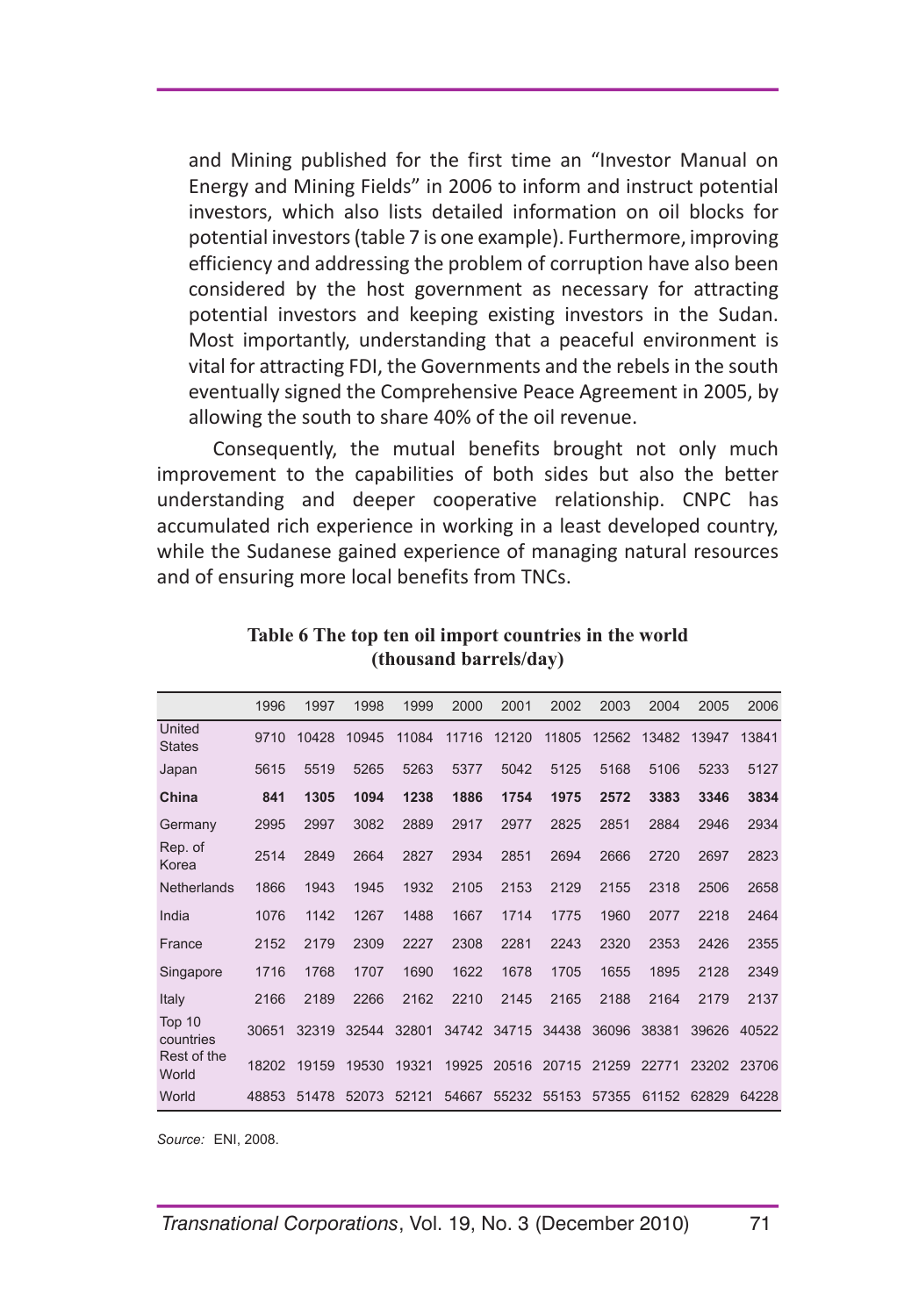### **5.3 The unique role of Chinese TNCs in the Sudan's development**

While this paper has provided some insights on the contribution of Chinese investors to development in the Sudan, this still leaves open the question of whether this is the best alternative for the Sudan. As noted above, China has never been the sole investor in the Sudan. Before Chinese investors entered the country in the late 1990s, Western oil firms had been exploring for oil in the Sudan for decades. Since the arrival of Chinese oil firms, TNCs including most of the top oil firms from developing countries have been working with the Chinese on projects such as GNPOC. As observed by the United Kingdom Department for International Development (DFID), Chinese investment in the African oil sector is growing rapidly, but it is still a small player. The accumulated investment by TNCs in Africa is \$170 billion, of which China has invested just \$17 billion (DFID, 2008). It is therefore reasonable to assume that other investors could also contribute to promoting Sudanese development. Indeed, besides CNPC, there are a large number of global and national oil companies investing in the Sudan (table 7).

Data on other relevant investors in the Sudan collected for this study enable a comparative view of the Chinese contribution. To supplement past comparisons, questions comparing CNPC with Western oil firm (mainly Chevron) and other developing country oil firms (mainly Patronas and ONGC) were raised with interviewees working for the Ministry of Energy and Mining; GNPOC; local firms partnered with these firms; and the general public. Data collected indicate that Chinese investors have several features which enable them to make a unique contribution to the Sudan's development.

First, Chinese investors are more willing to take risk. Here, comparison with Chevron is especially revealing. Chevron was granted its oil concession in 1974 and discovered oil in 1978. The Shell (Sudan) Development Company Limited subsequently took a 25% interest in Chevron's project. Together, the companies spent about \$1 billion in extensive seismic testing and the drilling of 52 wells (Talisman Energy, 1998, p. 4.). However, Chevron suspended its operation in the Sudan by the end of 1984 and eventually withdrew. According to John Silcox, the president of Chevron's overseas operations at the time, withdrawal was made because they did not want to expose their employees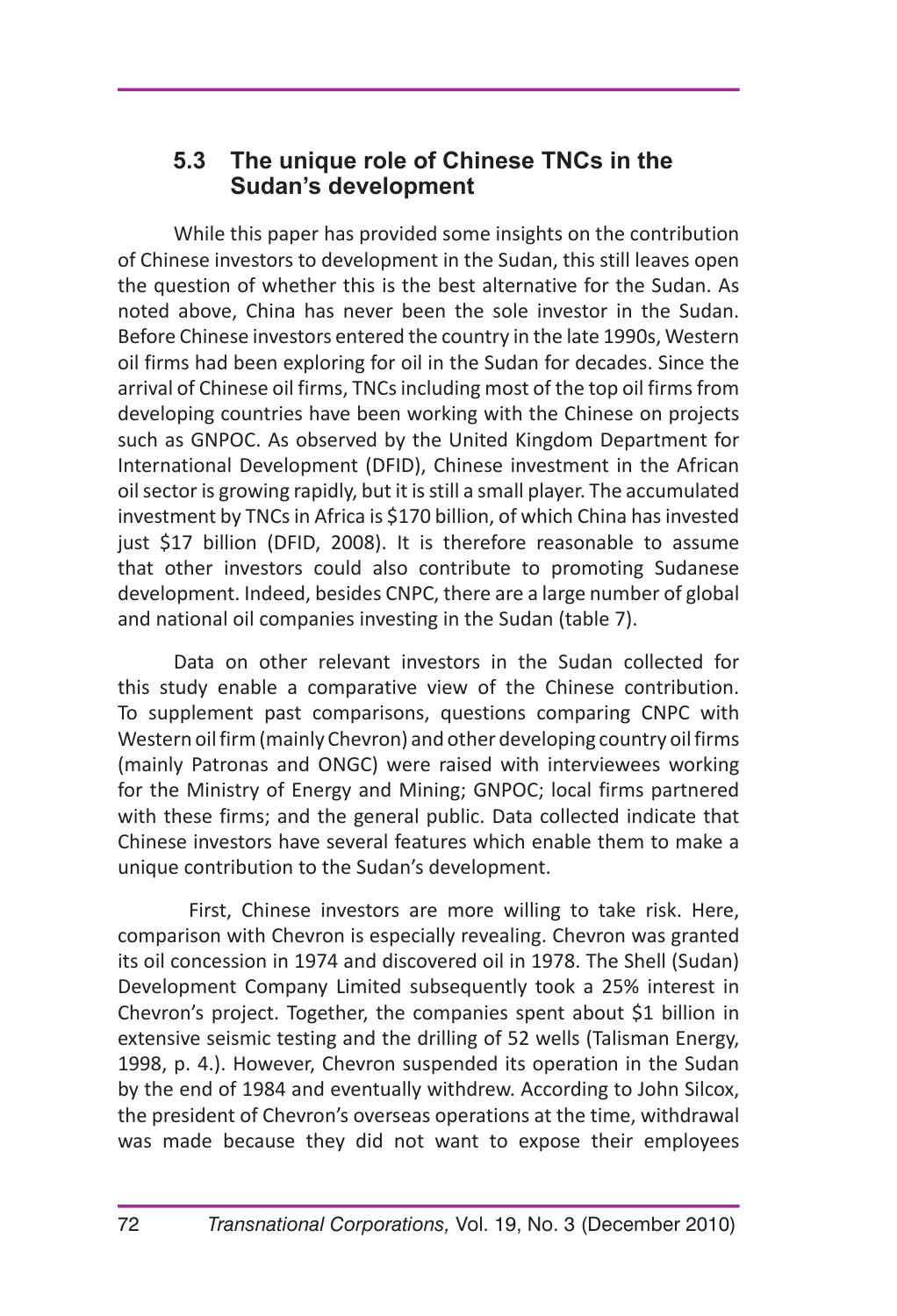| <b>Operators</b>                             | <b>Shareholders</b> (% of shares in bracket)                                           | <b>Block</b>   |
|----------------------------------------------|----------------------------------------------------------------------------------------|----------------|
| Greater Nile Petroleum                       | CNPC (40%), Petronas (30%), ONGC (25%) & Sudapet Blocks 1,2 & 4                        |                |
| <b>Operating Company</b>                     | (5%)                                                                                   |                |
| (GNPOC).                                     |                                                                                        |                |
| <b>Petrodar Petroleum</b>                    | CNPC (41%), Petronas (40%), Thani (5%), SINOEC                                         | Blocks 3 & 7   |
| <b>Operating Company</b><br>(PDOC).          | (6%) & Sudapet (8%)                                                                    |                |
| White Nile Petroleum                         | Petronas (68.875%), ONGC (24.125%) & Sudapet (7%)                                      | Block 5A       |
| <b>Operating Company</b>                     |                                                                                        |                |
| (WNPOC).                                     |                                                                                        |                |
| White Nile Petroleum                         | Petronas (39%), Lundin (24.5%), Sudan CNPC (95%) &                                     | Block 5B       |
| <b>Operating Company</b>                     | Sudapet (5%)                                                                           |                |
| (WNPOC).                                     |                                                                                        |                |
| Petro-Energy Operating                       | China National Petroleum Company International,                                        | Block 6        |
| Company.<br>White Nile Petroleum             | Sudan CNPC (95%) & Sudapet (5%)<br>Petronas (77%), Sudapet (15%) and Hi Tech (8%)      | Block 8        |
| <b>Operating Company</b>                     |                                                                                        |                |
| (WNPOC).                                     |                                                                                        |                |
| <b>Sudapak Operating</b>                     | Zaver Petroleum Co. Ltd. (85%) and Sudapet (15%)                                       | Block 9,11 & A |
| Company.                                     |                                                                                        |                |
| Sahara Oil Company.                          | Algohtani & Sons (33%), ANSAN WIKFS (20%),                                             | Block 12A      |
|                                              | Sudapet (20%)                                                                          | Block 13       |
| <b>Coral Petroleum Operating</b><br>Company. | CNPC red sea, Pertamina, AfricaEnergy, Ecpress oil,<br><b>Sudapet and Dinder Group</b> |                |
| Salima Oil Company.                          | PetroSA (80%) & Sudapet (20%)                                                          | Block 14       |
| <b>Red Sea Petroleum</b>                     | CNPC, Petronas, Sudapet, Hi Tech., The Nigerian                                        | Block 15       |
| <b>Operating Company</b>                     | <b>Express Oil</b>                                                                     |                |
| (RSPOC).                                     |                                                                                        |                |
| International Petroleum                      | Owned by Lundin (100%)                                                                 | Block 16       |
| Company in Sudan Limited<br>(IPSL).          |                                                                                        |                |
| Star Oil Company.                            | ANSAN WIKFS (66%) and Sudapet (34%)                                                    | Block 17       |
| <b>TOTAL Exploration - Sudan.</b>            | Total Exploration (32.5%), Marathon Petroleum                                          | <b>Block B</b> |
|                                              | (32.5%), Kuwait Foreign Petroleum Exploration Co.                                      |                |
|                                              | (25%) & Sudapet PC (10%)                                                               |                |
| <b>Advanced Petroleum</b>                    | PanEnergy Oil & Gas (32.5%), Hi Tech (32.5%),                                          | <b>Block C</b> |
| <b>Operating Company</b>                     | Sudapet (17%), Khartoum State (10%) and Heglieg                                        |                |
| (APCO).                                      | (8%)                                                                                   |                |

#### **Table 7. An overview of the oil operating companies and their shareholders in the Sudan**

*Source*: Oil Exploration & Production Authority, Ministry of Energy & Mining, the Sudan, 2008.

to "undue risk" in the middle of a civil war zone.<sup>8</sup> The fact that Chevron's employees were attacked several times by the southern rebel groups<sup>9</sup> was the direct cause of the company's suspension of

<sup>8</sup> *Wall Street Journal*, 1 November 1984.

<sup>9</sup> Civil war between the southern and northern Sudan started well before 1970s when Chevron discovered oil. The Addis Ababa agreement of 1972 that ended the first civil war in Sudan provided qualified rights for the autonomous southern regional government to receive revenues accruing from mineral and other natural resources in the South. At the time of the agreement in 1972, no one was aware of oil deposits in the south. After the discovery of oil in 1978, southerners feared that the government, always dominated by the northern elite, would deny the south jobs and other benefits. More conflicts between the south and north took place (Alier, 1973, p. 244).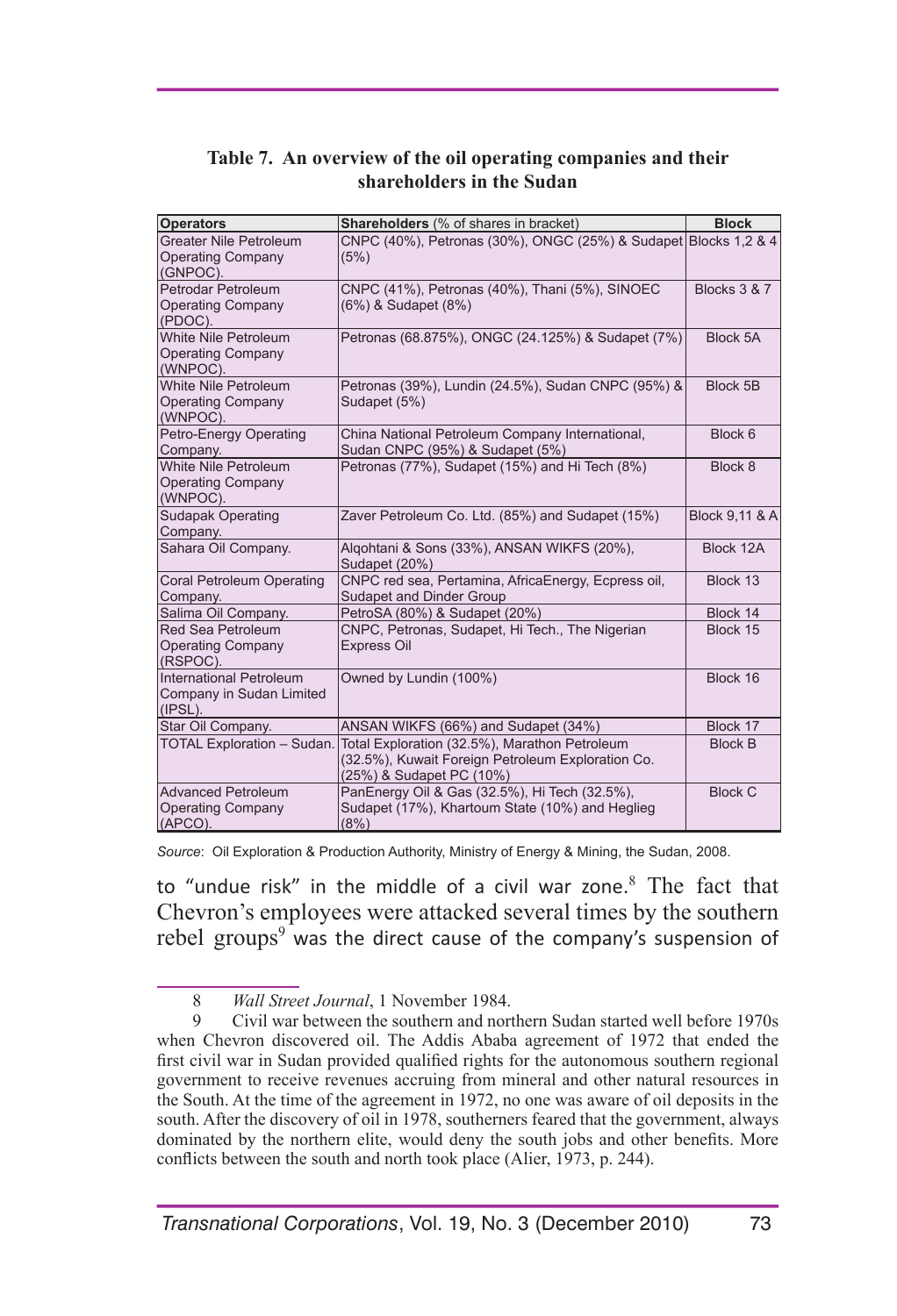operations, but interviewees in the Sudan believed that the low global oil price and availability of better quality oil reserves around the world in the mid-1980s also played a part in Chevron's decision. CNPC, on the other hand, took the risk of entering the Sudan in 1995 when civil war had stopped but conflicts between the south and the north persisted. The Chinese deployed a different approach to dealing with the risk, including encouraging the peace process and sharing the oil revenue between the rebels in the south and the Government. Most Chinese interviewees including the Commercial Consul believed that poverty is the fundamental cause of the conflicts in the Sudan, and stimulating the economic development will contribute to the peace process if a fair deal on oil revenue sharing can be reached.

Second, Chinese TNCs are willing and able to work on low-margin projects, which enables the Sudanese to implement more affordable projects. Chinese bidders for sub-contracts in the oil and infrastructure sectors could offer prices one third lower than their Western and even Malaysian and Indian counterparts. This was further supported by the lower cost of labour and equipment in China. For example, CNPC's engineers in the Sudan are paid less than one third of the salary of their Western counterparts such as Schlumberger and are entitled to much fewer holidays. Although Malaysian and Indian TNCs may have a wage level as competitive as Chinese TNCs, they do not enjoy the great advantage of cheap and reliable supplies of equipment available in China.

Third, CNPC has technology, human resources, equipment and efficiency to provide a comprehensive service covering oil exploration, refining and petrochemicals, and therefore offer the foundation for sustainable development of the Sudanese oil industry. It was noted that well before the Chinese entry, the Government of the Sudan had a vision to "build up the integrated Sudan Petroleum Industry and make the oil industry the engine of Sudan's economy" (CNPC, 2006). Such an integrated Sudan Petroleum Industry was envisaged to have upstream exploration as well as downstream petrochemical production for export via pipeline. CNPC was able to provide all the technology and equipment needed to realize this vision. Other TNCs in the Sudan including Petronas and ONGC are able to provide most of the required technology and equipment, but it is questionable whether they would have provided the same technology and equipment at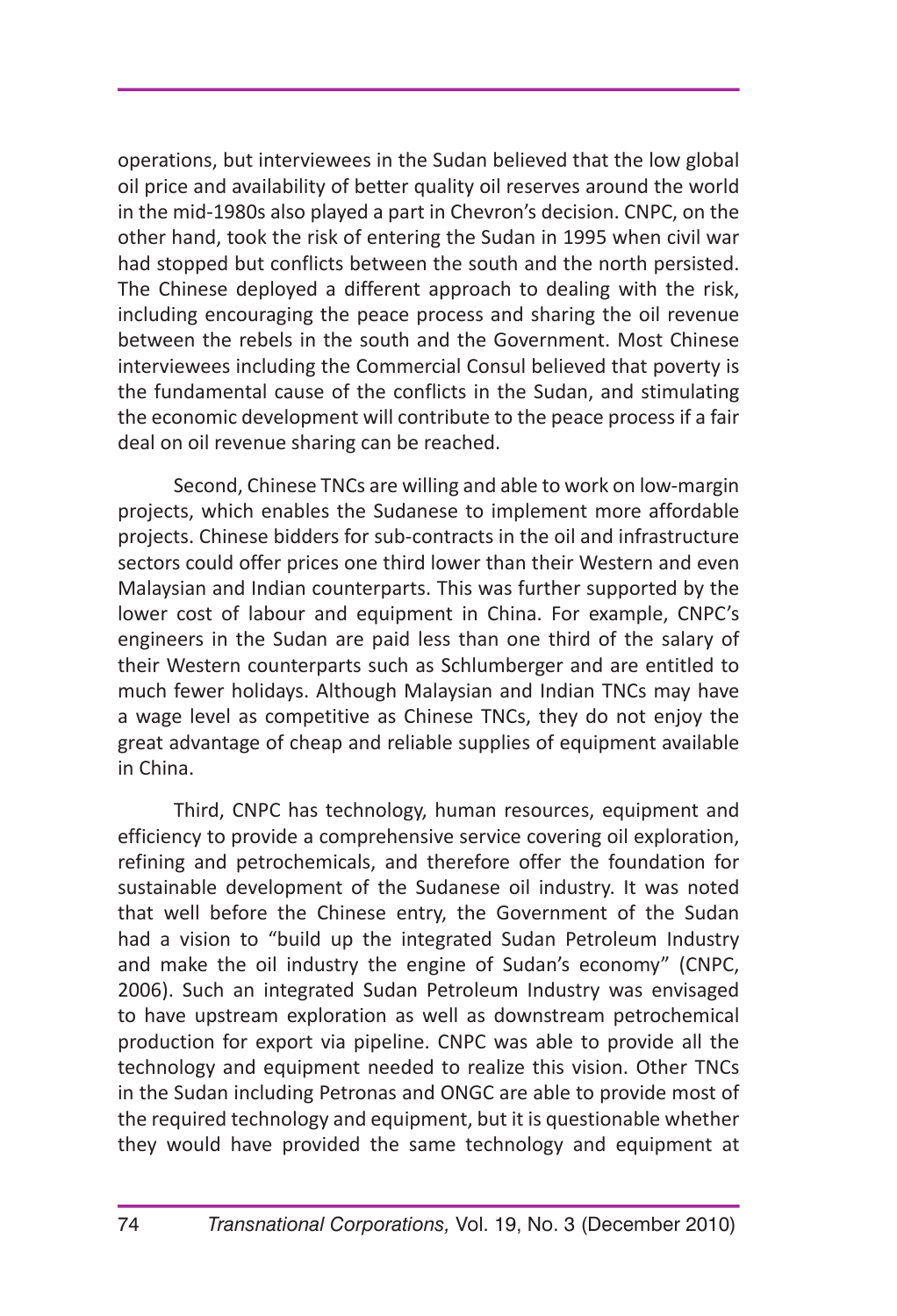the same price and more importantly, completed the projects within the same time frame. CNPC has achieved several world records in the oil industry in terms of the speed of construction in the Sudan. The company built a 15 million ton oil field in one and a half years. It also succeeded in establishing a pipeline totalling 1,500 kilometres in 11 months and took only two years to set up the Khartoum Refinery with a processing capacity of 2.5 million tons of crude oil. The Chinese and Sudanese interviewees who participated in the projects attributed such speed to China's centralized and integrated corporate system and the Chinese hardworking spirit. While Western TNCs tend to spin off non-core businesses and make strategic use of outsourcing, many Chinese TNCs still keep an integrated structure with hundreds of thousands of employees. CNPC had 1.67 million employees across all oil-related businesses by 2009. This structure, which is often viewed by organizational analysts as disadvantageous, turns out to be effective in mobilizing all the capabilities to complete comprehensive oil projects in a short time period. One Sudanese manager in GNPOC compared CNPC with Petronas and ONGC. He concluded that efficiency is the major difference between the three companies and further elaborated that while CNPC was very quick in decision-making, Petronas and ONGC would arrive at decisions "slowly" and inevitably "lost many opportunities". It was also revealed that the 1,500 km pipeline project was initially contracted to an affiliate of Petronas, but had to allow a CNPC unit to take over after failing to meet the deadline set by the Government of the Sudan.

Finally, CNPC as the largest State-owned oil firm in China considers itself to have the obligation to maintain good relationship with the Sudan and also to protect "China's image". At the same time, it also enjoys strong support from the Government of China and Stateowned banks. Given these obligation and support, Chinese managers are able to use long-term strategy to develop relations with the host institutions. Counterparts from the West and Petronas and ONGC are more constrained by short-term considerations including profit maximization. For example, while CNPC could make a huge financial commitment to the Sudan with Government and bank support, Petronas and ONGC have less support from their respective Government and more constraints from their shareholders. Both companies are investing in several oilfields, but none of them could make funding, equipment,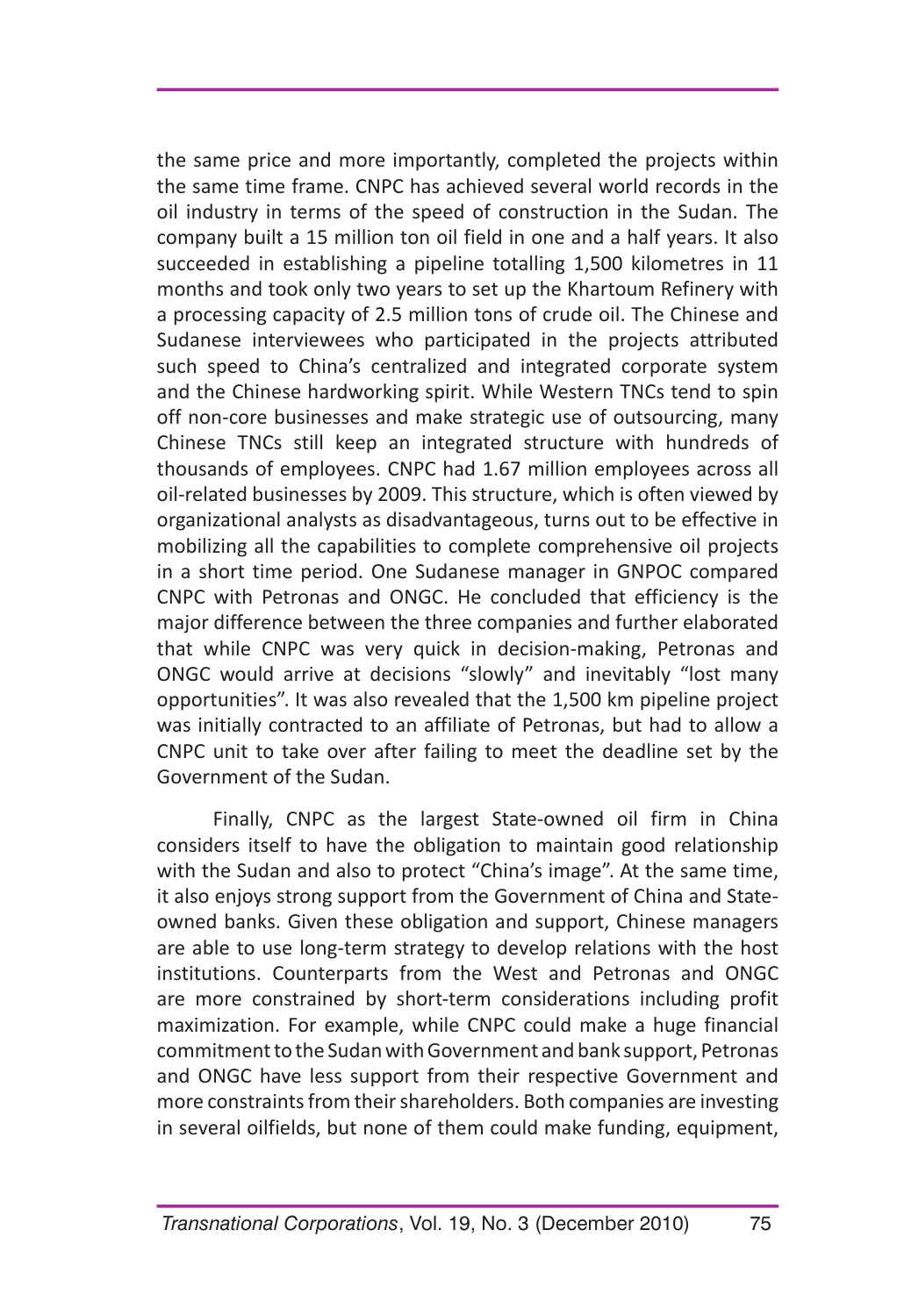engineering and efficiency commitments to the Sudan comparable to CNPC's.

## **5.4 Propositions for future research**

Rapid and sustained economic growth is only the first step towards development. FDI appears to have played a role in the Sudan's development, but it remains insufficient, with its benefits heavily dependent on continued appropriate co-evolution of TNCs and host institution strategy.

Further research is needed for a better understanding of the development implications in the Sudan, especially of the Government's plans for education, health, for non-oil sectors like agriculture, for oil income distribution, and for the institutional environment including tax and other FDI policies. Recent events also necessitate an examination of the impact of global financial liquidity constraints and the rapid oil price decline since mid-2008, even though the current crisis only partly contributes to the reduced oil revenue and FDI in the Sudan (as shown in tables 2 and 4). The country's peace was achieved largely because the Government agreed to share the oil revenue with the south. The negative impact on FDI and the entire economy arising from the potential instability at the time of the Sudan's 2010 presidential election indicates that stability is of paramount importance to the Sudan's development. Above all, this is a necessity to improve both FDI strategy and the country's capacity and the institutional environment so that the Sudan could not only attract FDI but also maximize the benefit of FDI.

The following propositions are therefore considered important for further research:

**P1:** The Sudan's development will be adversely affected by the impact of global financial liquidity constraints and the rapid oil price decline.

**P2**: The Sudan's development will take off as long as the country successfully channel oil profits to the manufacturing and service sectors, and ensure the continuing growth of these sectors.

**P3:** The Sudan's development will take off as long as the FDI has produced sufficient linkage and spillover effects, while local human capital is ready to take use of the opportunities.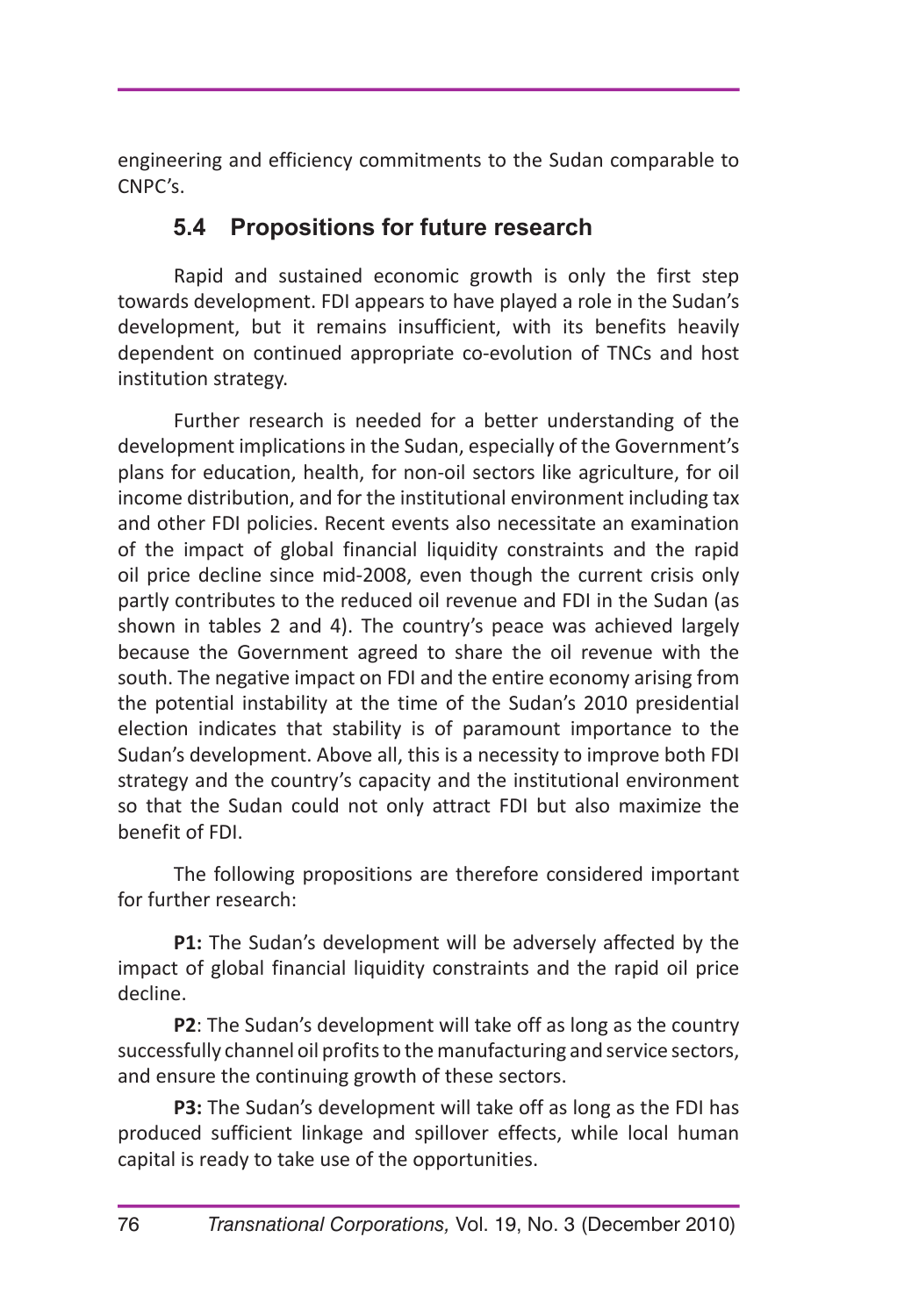**P4:** The Sudan's development will take off as long as the peace can be kept and Darfur issue can be resolved.

**P5**: The Sudan's development will take off as long as FDI works hand in hand with host institutions.

This investigation, although taking the Sudan as a detailed casestudy, may provide some development implications for the expansion of China's investment in Africa as a whole. According to the *World Investment Report 2009* (UNCTAD, 2009, p 42), the number of policy measures adopted by several African countries continued to make the business environment more conducive to the FDI. The Sudan's case is consistent with this observation. The case of the Sudan may also have implications to other developing countries as this is a typical case of South-South FDI. Despite some positive effects of the FDI on the Sudan's economy, it is important to emphasize the contextual nature of the impacts observed and the limitations of the information available. At the same time, the commercial and social impact of Chinese TNCs and their role in shaping more inclusive local policies stand in contrast to the generally negative portrayal of China's political involvement in the Sudan. There are identifiable links between Chinese-led oil development and the move towards resolving the internal conflicts.

In addition to facilitating understanding of Chinese involvement in Africa, this paper may also make some theoretical contributions to international business research on the development implication of developing country FDI. It demonstrates that developing country FDI can make positive contributions to development particularly in developing countries, due not only to its capacity appropriate for developing countries, but also to its strategies and mindset more adaptable to the development needs and institutional environment in the host country. While current researches often emphasize how institutions make FDI's impact on host country differ (e.g. Boudier-Bensebaa, 2008) and how institutions in developing countries should be improved in order to attract FDI,<sup>10</sup> this research indicates that TNCs' proactive adaptation of strategy to fit local needs and institutions may be more effective for improving institutors and consequently the development in host countries.

<sup>10</sup> e.g. the argument of "governance matters" (Hout, 2010).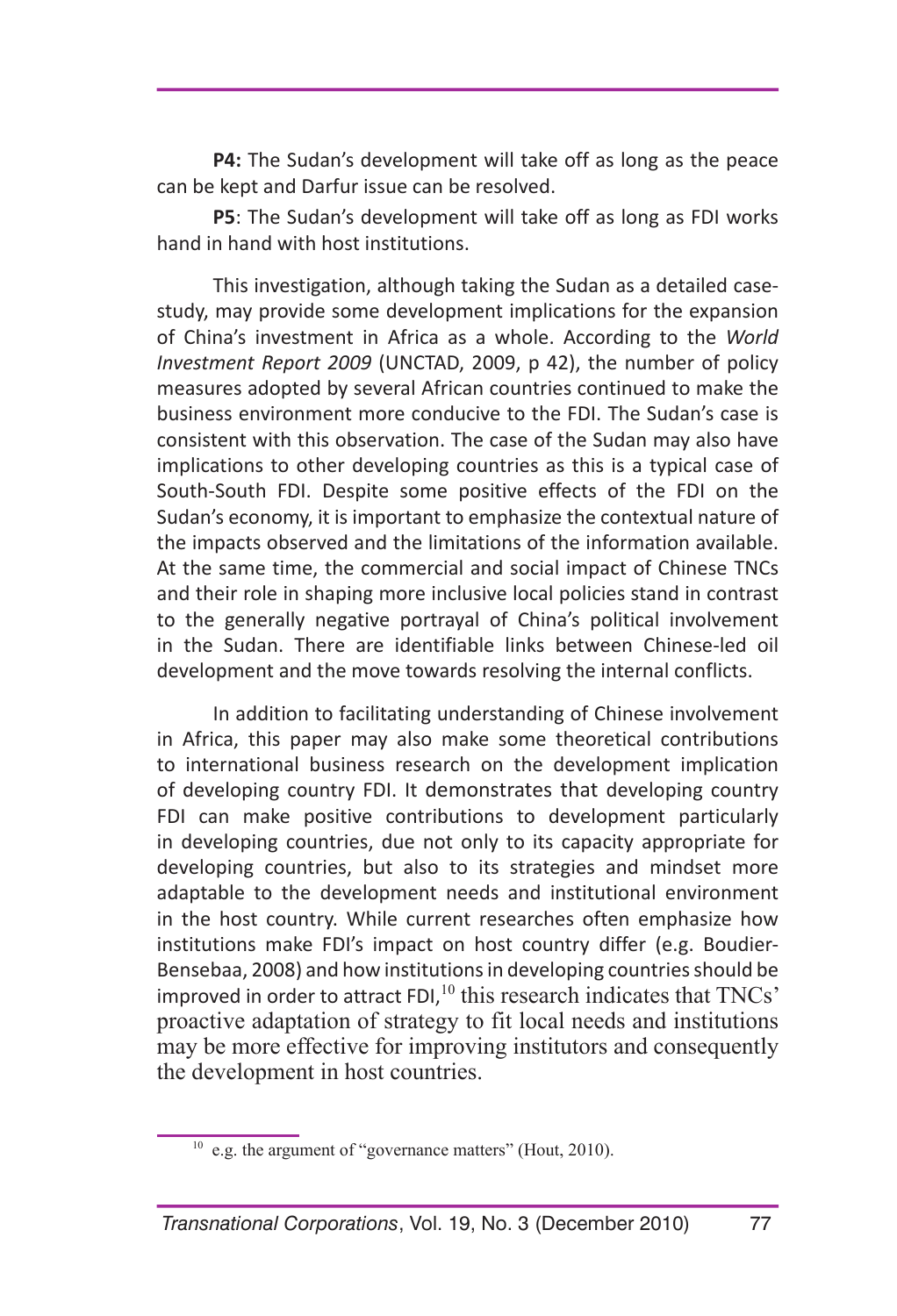#### **References**

- Alier, A. (1973). "*Southern Sudan", in* Dunstan M. Wai (ed.). *The Southern Sudan: The Problem of National Integrations* (London: Frank Cass).
- Birdsall, N., Claessens, S. and Diwan, I. (2003). "Policy Selectivity Forgone: Debt and Donor Behavior in Africa", *The World Bank Economic Review*, 17(3), pp. 409–435.
- Boudier-Bensebaa, *F. (*2008). "FDI-assisted development in the light of the investment development path paradigm: Evidence from Central and Eastern European countries", *Transnational Corporations*, 17(1), pp. 37–67.
- Broadman, H. (2007). *Africa's Silk Road: China and India's New Economic Frontier.* (Washington, D.C.: World Bank).
- Brown, K. and Zhang, C. (2009) "China in Africa –Preparing for the Next Forum for China
- Africa Cooperation", Asia Programme Briefing Note: ASP 2009/02 (Chatham House: London).
- Central Bank of Sudan (2008, 2010). "Sudanese economy data", unpublished document, 28 May.
- CNPC (2006). "Energize, harmonize, realize", http://w*ww.petrochina.com.cn/resource/ pdf/qyshzrbg/2007e.pdf,* accessed on 08 May 2010.
- CNPC (2008). CNPC's oil cooperation projects and social welfare in Sudan, Memo. February.
- Cuervo-Cazurra, A. and Genc, M. (2008). "Transforming disadvantages into advantages: developing country MNEs in the least developed countries", *Journal of International Business Studies,* 39, pp. 957–979.
- DFID (2008). "Achieving the Millennium Development Goal: working with China", http://www.dfid.gov.uk/Documents/publications/china-factsheet-english-dec08. pdf.
- Dunning, J.H. (1980). "Towards an Eclectic Theory of International Production: Some Empirical Tests", *Journal of International Business Studies,* 11(1), pp. 9–31.
- Dunning, J.H. and Lundan, S. (2008). *Multinational Enterprises and the Global Economy*  (Cheltenham: Edward Elgar).
- Easterly, W. (2009). "How the Millennium Development Goals are Unfair to Africa", *World Development*, 37, (1), pp. 26–35.
- ENI (2008). *ENI World Oil and Gas Review 2008*. http://www.eni.com/wogr\_2008/oilimports-1.htm, accessed on 10 May 2010.
- Foster, V., Butterfield, W., Chen, C. and Pushak, N. (2008) *Building Bridges*: *China's Growing Role as Infrastructure Financier for Africa* (Washington D.C.: World Bank).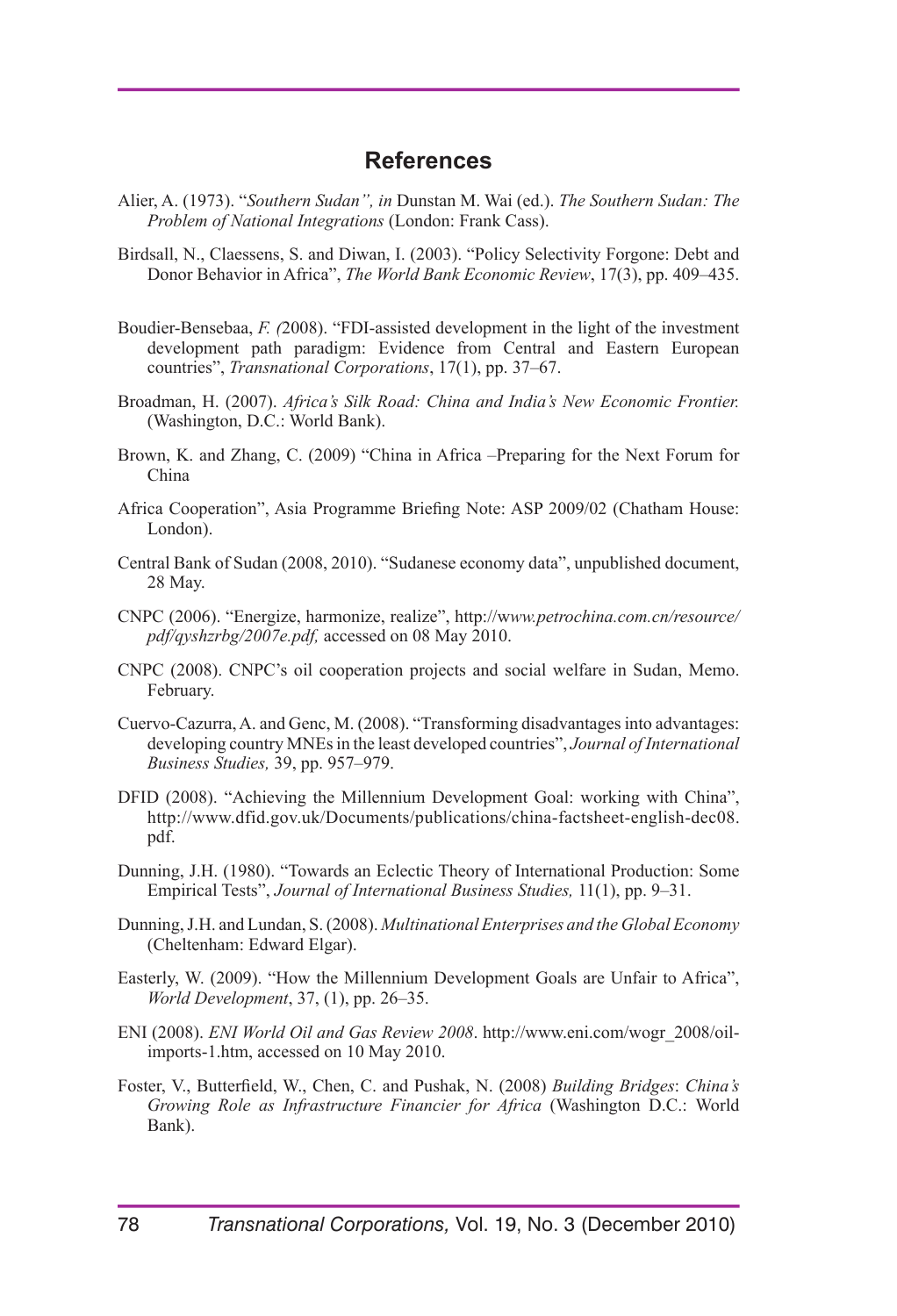- Hirschman, A.O. (1958). *The Strategy of Economic Development* (New Haven, Conn.: Yale University Press).
- Hout, W. (2010). Governance and Development: Changing EU Policies. *Third World Quarterly*, 31(1), pp. 1–12.
- Hu, J.T. (2006). "Speech at the Opening Ceremony of China Africa Cooperation Forum", 4 November, Beijing. http://news.xinhuanet.com/world/2006-11/04/ content 5289040.htm, accessed on 8 May 2010.
- Jenkins, R. and Edwards, C. (2006). "The Asian drivers and Sub-Saharan Africa", *Institute of Development Studies Bulletin,* 37(1), pp. 23–32.
- Karl, T.L. (2007). "Oil-Led Development: Social, Political, and Economic Consequences", *CDDRL Working Papers*, University of Stanford, Number 80, January.
- Kolk, A., van Tulder, R. and Westdijk, B. (2006). "Poverty alleviation as business strategy? Evaluating commitments of frontrunner multinational corporations", *World Development*, 34(5), pp. 789–801.
- Lim, J. (2010). "How Have Arab SWFs Been Affected by the Financial Crisis?", http:// blogs.worldbank.org/prospects/category/tags/sovereign-wealth-funds, accessed on 30 May 2010.
- Luo, Y. and Rui, H., (2009), "An Ambidexterity Perspective Toward Multinational Enterprises from Emerging Economies", *Academy of Management Perspective*, 23(4): 49–70.
- Mathews, J.A. (2006). "Dragon multinationals: new players in  $21<sup>st</sup>$  century globalization", *Asian Pacific Journal of Management*, 23, pp. 5–27.
- Melby, D.K.E. (2002). "A Global Overview of Oil Funds", IGAD Symposium, August.
- Merowe Dam Construction Committee, Sudan, 2010. "Summary of Funds", http://www. merowedam.gov.sd/en/funding.html, accessed on 27 May 2010.
- Ministry of Investment, Sudan (2008). "Sudan's economic data", unpublished document.
- Ministry of Finance, Sudan (2008). "Chinese aid and loan to Sudan", unpublished document.
- MOC (2010a). *Report on Economic and Trade Relations between China and Africa* (Beijing: Research Institute, Ministry of Commerce, China).
- MOC (2007) (2009a) (2010b). *Statistical Bulletin of China's Outward Foreign Direct Investment* (Beijing: Ministry of Commerce, China).
- MOC (2009b). *Statistical Data of Trade between China and Western Asia and Africa*  (Beijing: Department of *Western Asia and Africa,* Ministry of Commerce, China). http://xyf.mofcom.gov.cn/aarticle/date/200903/20090306106677.html.
- Oman, C and Chesnais, F. (1989). *New Forms of Investment in Developing Country Industries: Mining, Petrochemicals, Automobiles textiles, food* (Paris: Development Centre of the Organisation for Economic Co-operation and Development).